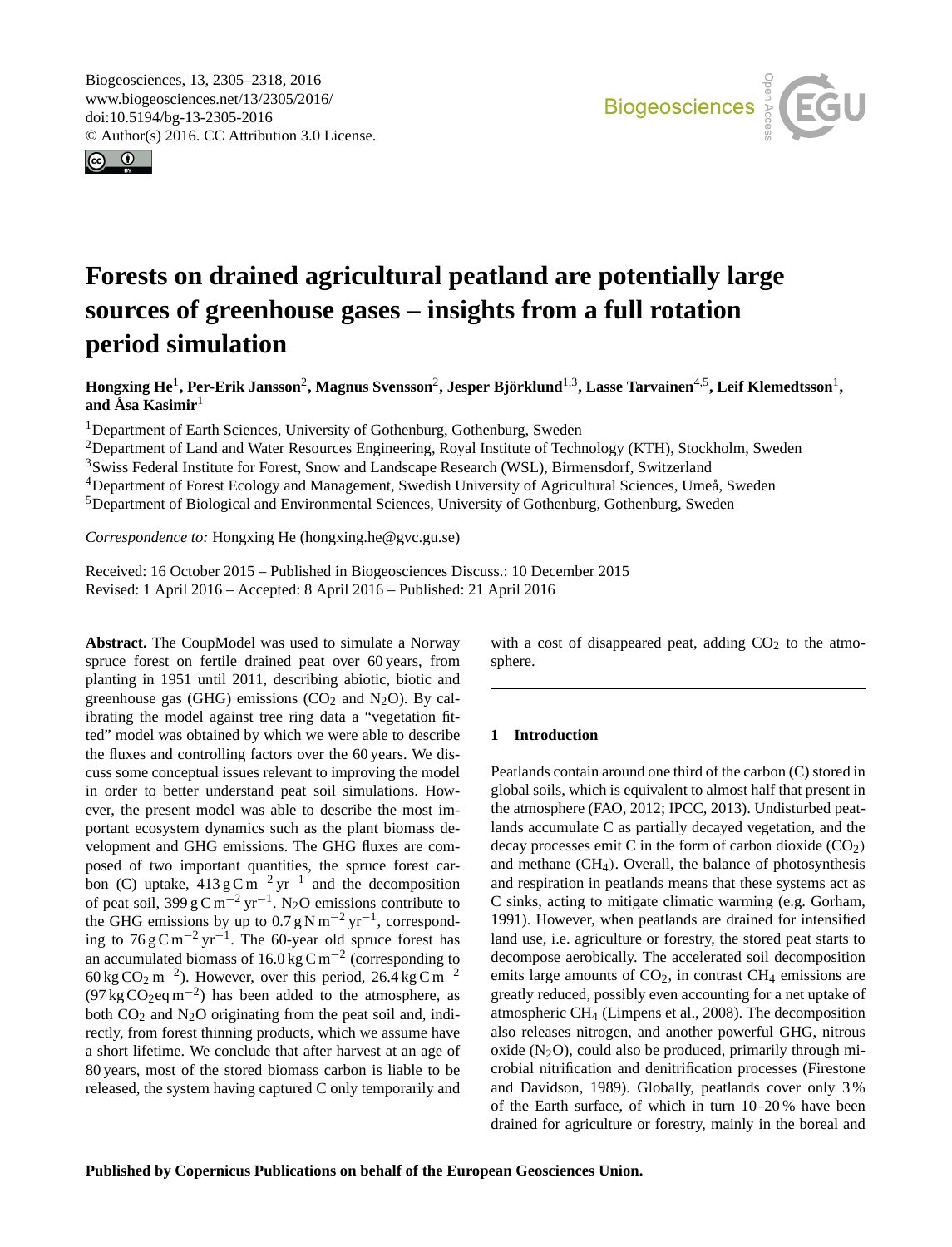tropical regions (FAO, 2012). However, these drained areas emit around 6 % of the global annual anthropogenic GHG emissions (IPCC, 2013).

To date, a number of studies have investigated the size of GHG fluxes from managed peatlands with different land uses, together with their interactions with environmental factors (Kasimir Klemedtsson et al., 1997; Von Arnold et al., 2005a, b; Alm et al., 2007; Beek et al., 2010; Lund et al., 2010; Lohila et al., 2011; Ojanen et al., 2013). Several factors have been found to influence the size of the emissions, including the groundwater level (GWL), land use intensity, climate zones, and soil fertility (Klemedtsson et al., 2005; Drösler et al., 2008; Leppelt et al., 2014). In general, nutrientrich fens with deep GWL are larger GHG sources than ombrotrophic bogs with shallow GWL, while intensive land use in tropical and/or temperate regions have much higher emissions than extensive land use in boreal regions (Byrne et al., 2004). Peatlands in Europe used as grassland, agricultural land, peat cuts, and abandoned peat are generally found to be net GHG sources (Byrne et al., 2004; Drösler et al., 2008). However, forested drained peatland can be everything from a source to a small GHG sink due to the growing forest, where the net primary production (NPP) of trees and understorey vegetation balances the soil emissions (Drösler et al., 2008; Klemedtsson et al., 2008; Hommeltenberg et al., 2014). Previous flux measurement studies have also shown contradictory results. Measurements from Scandinavia and Great Britain have shown the NPP to compensate for the soil  $CO<sub>2</sub>$  release, and thus the forests to act as net sinks (Hargreaves et al., 2003; Von Arnold et al., 2005a, b; Ojanen et al., 2013). Hommeltenberg et al. (2014) also reported an afforested drained bog in southern Germany to be a net GHG sink; however, if the 44-year history of the forest were included in the analysis, then the so-called "long-term carbon balance", showed the forest to be an overall GHG source. Von Arnold et al. (2005a) showed that accounting for  $N_2O$  in the greenhouse budget calculation could shift drained birch peatlands from being minor GHG sinks into sources. This was also shown by Meyer et al. (2013) for a drained former agricultural peat soil with spruce forest, where soil  $N_2O$ emissions, in terms of global warming potential (265 times of  $CO<sub>2</sub>$  in a 100-year perspective, IPCC, 2013), offset half the net ecosystem exchange (NEE). Large  $N_2O$  emissions are most pronounced for fertile soils like former agricultural peatlands (Klemedtsson et al., 2005). So far most studies have only covered a few years at most. Consequently we still lack an understanding of the full GHG balance when viewed over the full forest rotation (Maljanen et al., 2010).

In the present study we aim to address this knowledge gap by exploring the GHG balance for a Norway spruce (*Picea abies*) forest on drained agricultural peatland (Skogaryd Research Site) over a full rotational time period. Since measurements are mostly short term, and because it is not possible to directly upscale the measured fluxes to the entire forest rotation period (Drösler et al., 2008; Hommeltenberg et al.,



**Figure 1.** Conceptual representation of the dynamics of plants and peat soil development over a forest rotation period. The upper panels **(a, b, c, d)** represent the conceived reality and **(e)** and **(f)** represent the CoupModel conceptualization. For all the figures, spruce tree and understorey vegetation, e.g. grasses are considered but for clarity, understorey vegetation is only shown in **(a)**. "C 2007" in **(f)** represents the measured total soil C in the upper 0.5 m of the soil profile in 2007, and "C 1951" is the total soil C in the upper 1 m of the soil profile, as back-calculated from the equation:  $2 \times$  "C  $2007" + (2007–1951) \times \text{IPCC EF's. Any variation of climate dur$ ing the forest development in this conceptual figure is not considered.

2014), we chose a modelling approach based on emission data over 5 years and data on forest growth rate over 45 years for a spruce forest on former agricultural peatland.

## **2 Material and methods**

## **2.1 Site description**

Data used for the present study were obtained from the Skogaryd research site [\(http://www.fieldsites.se/en/](http://www.fieldsites.se/en/field-research-stations) [field-research-stations\)](http://www.fieldsites.se/en/field-research-stations), located in southwest Sweden  $(58°23' N, 12°09' E)$ , which is part of the Swedish Infrastructure for Ecosystem Science (SITES, [www.fieldsites.se\)](www.fieldsites.se). The drained peat area at Skogaryd was previously a fen, classified as mesotrophic peat with a peat depth of more than 1 m, according to the soil classification scheme suggested by Karlsson (1989). It was initially drained by ditches in the 1870s and then used for agriculture until 1951. Norway spruce (*P. abies*) was then planted and the stand is now a mature mixed coniferous forest dominated by Norway spruce (95 % by stem volume), with a sparse presence of Scots pine (*Pinus sylvestris*) and Silver birch (*Betula pubescens*; Klemedtsson et al., 2010). The site has been intensively measured and monitored since 2006, providing abiotic and biotic data including  $CO<sub>2</sub>$  and N<sub>2</sub>O fluxes that could be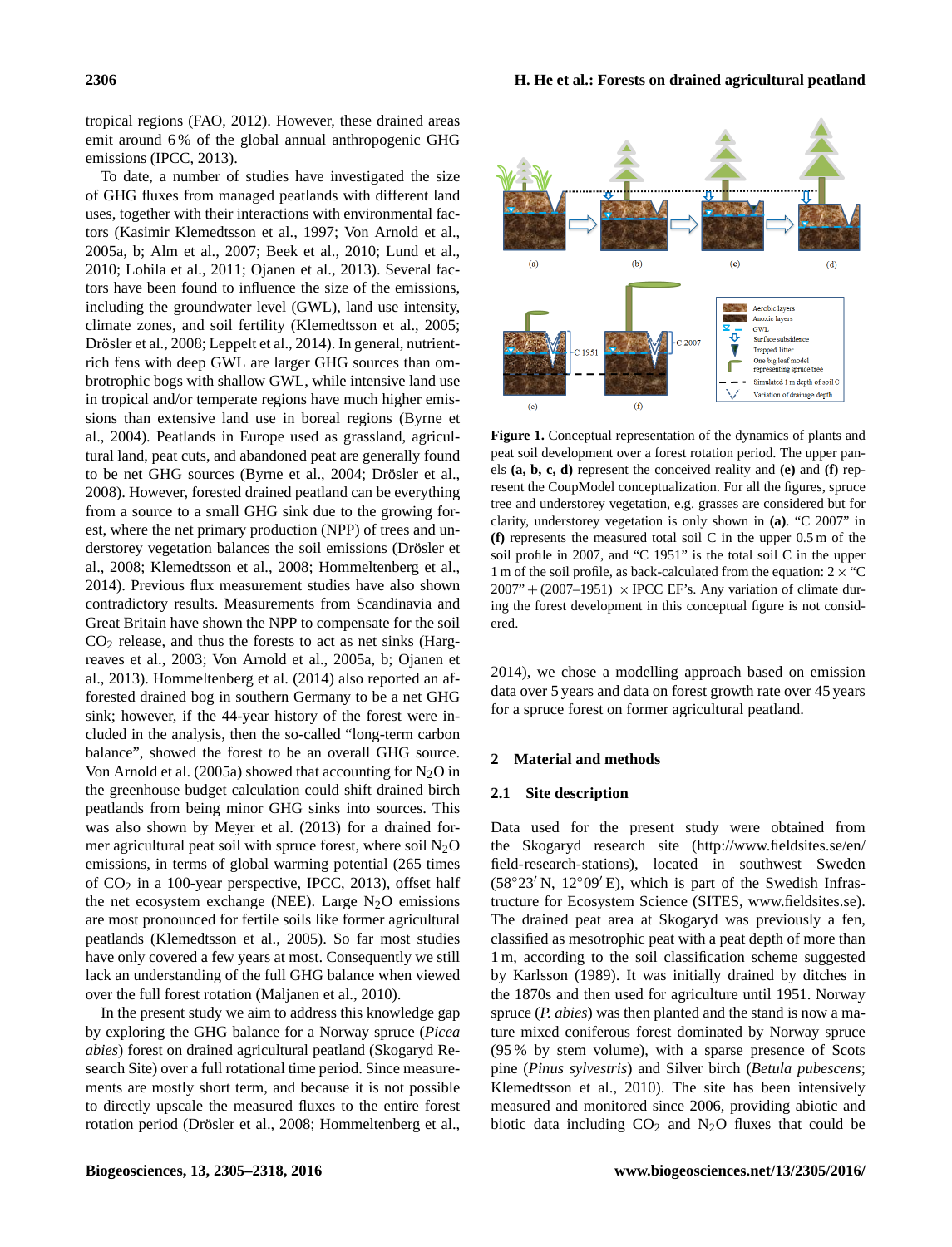used to validate the long-term model predictions. More detailed site description can be found in He et al. (2016), Klemedtsson et al. (2010), Meyer et al. (2013) and Ernfors et al. (2010).

# **2.2 Modelling description**

#### **2.2.1 Concept of drained peatland for forestry**

When peatlands are drained for forestry or agriculture, resulting in a lower GWL, the aerobic soil volume increases (Fig. 1a). The previously water-logged peat soil then decomposes aerobically, losing soil C stock and also causing a lowering of the soil surface (surface subsidence; Eggelsmann, 1976; Hooijer et al., 2012). During the first few decades after planting, the development of plant roots and leaf area cover increases the transpiration rate, so deepening the GWL (Fig. 1b). In other words, a growing forest will, in part, help to keep the soil drained. However, drainage becomes less efficient with time due to subsidence and ditches becoming filled with litter and moss, all of which can lead to an increased GWL (Fig. 1c), which is why ditch maintenance is performed regularly. After ditch maintenance the forest ecosystem restarts at the well-drained state (Fig. 1d), until the final clear-cutting when re-drainage has to be conducted. The entire cycle then starts again and can continue until all the peat is gone.

#### **2.2.2 Brief introduction to the CoupModel**

The CoupModel (coupled heat and mass transfer model for soil-plant-atmosphere systems) is an updated version of the previous SOIL and SOILN model (Jansson and Moon, 2001). The main model structure is a one-dimensional, layered soil depth profile, in which the water, heat, and C and N dynamics are simulated based on detailed descriptions of soil physical and biogeochemical processes. C and N dynamics are simulated both in the soil and in the plant, driven by the canopy-intercepted radiation, regulated by multiplicative response functions of air temperature, and plant availability of water and N. Two vegetation layers are simulated in the model, the spruce tree and the understorey layer (e.g. grasses and shrubs; He et al., 2016). The model is available at [http://www.coupmodel.com/.](http://www.coupmodel.com/) A detailed description of the model, its parameterization and setup is given in He et al. (2016); here only the variables and parameters with different values are reported.

#### **2.2.3 Model approach and design**

The CoupModel conceptually divides the soil organic matter (SOM) into two pools called soil litter (fresh plant detritus) and humus, constituting a fast and a slow decomposing pool, respectively (Johnsson et al., 1987). When soil litter decays, carbon is either released as  $CO<sub>2</sub>$ , or added into a resistant fraction, the humus pool (Johnsson et al., 1987). In this study, the soil humus pool was used to represent the old stored soil peat. Thus soil decomposition is composed of both peat decomposition (called humus decomposition in the model) and soil litter decomposition. Besides, CoupModel conceptualizes the soil profile into a number of soil layers, where the soil's physical structure (defined by the measured water retention characteristics) and the drainage depth (a parameter used for estimation of horizontal flow of water out of the site due to drainage) is assumed to be fixed over time (Fig. 1e and f), with the drainage depth set to 0.5 m as in He et al. (2016). Though the drainage depth is a very important parameter for the simulated GWL, a fixed drainage level is not to be confused with a fixed GWL as the latter is simulated (see Fig. 5f). The subsidence of the soil surface and any variation in drainage (Fig. 1a, b, c and d) during the plant development years (1951 to 2011) cannot explicitly be simulated. We thus make the following assumptions to simplify the system.

First, the soil layers are assumed the same over the 60 years simulated, and the soil physical characteristics in 1951 are assumed the same as measured in 2006. Whilst this assumption may not hold in detail, we consider any changes minor as (1) this site has been drained for many years (starting in 19th century), why physical soil compaction should not be important during the last 60 years, and (2) soil properties were not found to be the major GHG emission influencing factor (He et al., 2016). A range of drainag depths was used to quantify the model's sensitivity. The lower end of the range was chosen to be a drainage depth of 0.3 m, since this has been suggested to be the minimum requirement to sustain forest productivity on drained peatlands (Sarkkola et al., 2010; Ojanen et al., 2013). The higher drainage level of 0.8 m was set according to general forest management practices, also taking into consideration the maximum simulated soil depth of 1 m.

Second, in order to define the initial soil C content in 1951, we use the soil C measurements made at Skogaryd in 2007, back-calculated to 1951 by assuming an annual peat loss of  $260 \text{ g C m}^{-2} \text{ yr}^{-1}$  from 1951 to 2007. This annual loss was taken from the recent IPCC wetland supplement (IPCC, 2014), where it represents the emission factor for forest on drained nutrient-rich peatlands in the temperate region. The model's sensitivity to this initial condition was assessed by varying IPCC emission factors (EFs) between 200 and 330 g C m<sup>-2</sup> yr<sup>-1</sup> when calculating total soil C in 1951. In addition, an extremely large initial soil C is also used in the sensitivity analysis which was back-calculated using the highest peat decomposition rate of 630 g C m<sup>-2</sup> yr<sup>-1</sup> (Meyer et al., 2013) measured at Skogaryd during 2008. The back calculated total soil C is assumed uniformly distributed in the soil profile of 1 m depth, based on the measured data in 2007 (He et al., 2016).

Third, the soil  $C/N$  ratio in 1951 is assumed to be the same as measured in 2006, and the N deposition rate was also assumed to be constant as in He et al. (2016) during the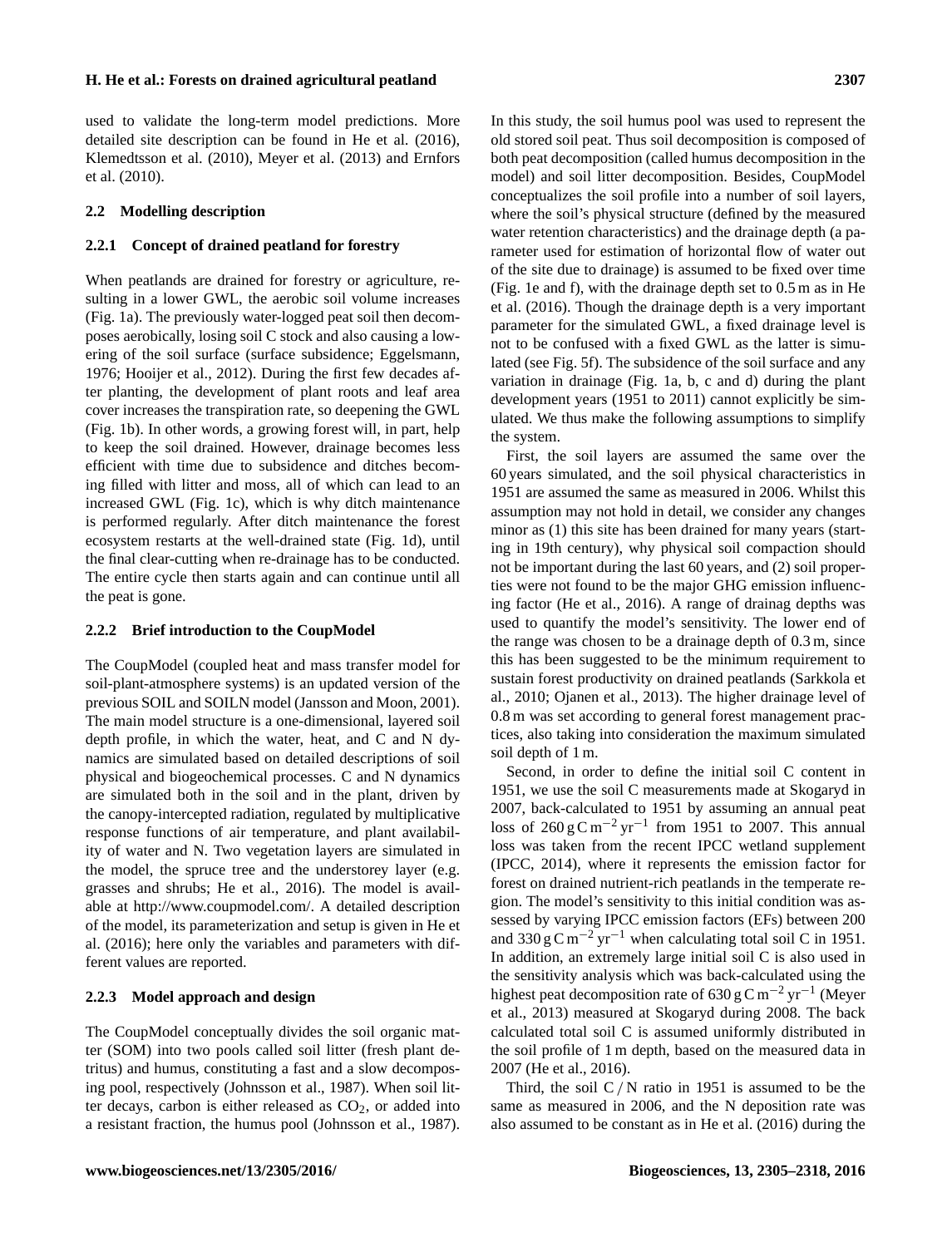entire simulated period. The model's sensitivity to this was tested by varying the initial soil C/ N ratio between 20 and 45, the latter being a value measured at a nearby un-drained peatland near Skogaryd.

Fourth, the model only simulates the C and N dynamics in the uppermost 1 m depth of soil.

The model was initially run with the calibrated single parameter representation using the same mean parameter values as used by He et al. (2016). However, each calibrated parameter has a range of possible values, its so-called posterior distribution, which we varied in order to fit the model results to the 45-year (1966 to 2011) tree-ring-derived biomass data and extended abiotic data (2006 to 2011). We call the model parameterized to fit those data the "vegetation fitted" model, used for sensitivity analysis by varying the drainage depth, initial soil C, as well as the initial soil C/ N ratio.

# **2.3 Tree ring sampling and data processing**

The previous calibration of the CoupModel mainly focused on the soil processes while plant development was less emphasized (He et al., 2016). In order to calibrate the model results of the plant biomass development, we acquired incremental core samples from the spruce trees in Skogaryd during spring 2013, to estimate forest biomass. In total, 25 samples were obtained from randomly chosen trees. The cores were taken at breast height (1.3 m above ground). The annual growth rings in the tree cores were cross-dated according to standard dendrochronological methods (Stokes and Smiley, 1968) to assign an exact calendar year of formation to each ring. Tree ring width data were obtained by analysis of scanned images of carefully surfaced cores using the software CooRecorder (cybis.se). The annual variation in height growth was modelled with the Korf's function using cumulative radial growth during the previous years, calibrated by extensive inventory data, collected in 2010 (Meyer et al., 2013). Since the inventory data lacked information concerning trees with a diameter smaller than 10 cm, and because the sample depth of trees decreases back in time, the forest biomass calculations were only considered to be valid from 1966 (a date when all trees had a diameter above 10 cm and the sample replication was complete). The forest biomass was calculated for stem, living branches, dead branches, stumps and roots including fine roots, following the allometric equations (Marklund, 1988) for spruce in Minkkinen et al. (2001) and Meyer et al. (2013), using the inputs of measured annually resolved radial growth and modelled annual longitudinal growth. The total biomass of the tree stands was calculated as a sum of the average biomass of the individual trees, where the planting density was assumed to be 3000 trees ha−<sup>1</sup> , which was a typical planting density during the 1950s in Sweden (Drossler et al., 2013). A thinning was conducted by the land owner in 1979 when the number of trees was reduced to ca. 1000 trees ha−<sup>1</sup> , according to the survey data presented in Meyer et al. (2013). Using



**Figure 2. (a)** Simulated (black line) spruce absorbed radiation; **(b)** simulated and measured (red hollow circle) leaf area index; **(c)** annual spruce tree growth rate; **(d)** total spruce tree biomass; **(e)** spruce tree biomass for different components. In **(e)** the solid red symbols show the calculated plant biomass of leaf biomass, root and stem biomass using the allometric function given by Meyer et al. (2013).

these tree ring biomass data, the thinning management was estimated to have removed 72 % of the spruce biomass. The forest thinning practices were assumed and made according to general Swedish forest management guidelines (Svensson et al., 2008). In addition, a heavy storm hit Skogaryd forest in 2010 and blew down 10 % of the tree biomass. The fallen trees were removed from the experimental site after the storm event. Therefore an additional harvest was included in the CoupModel to simulate this removal of storm-fallen biomass.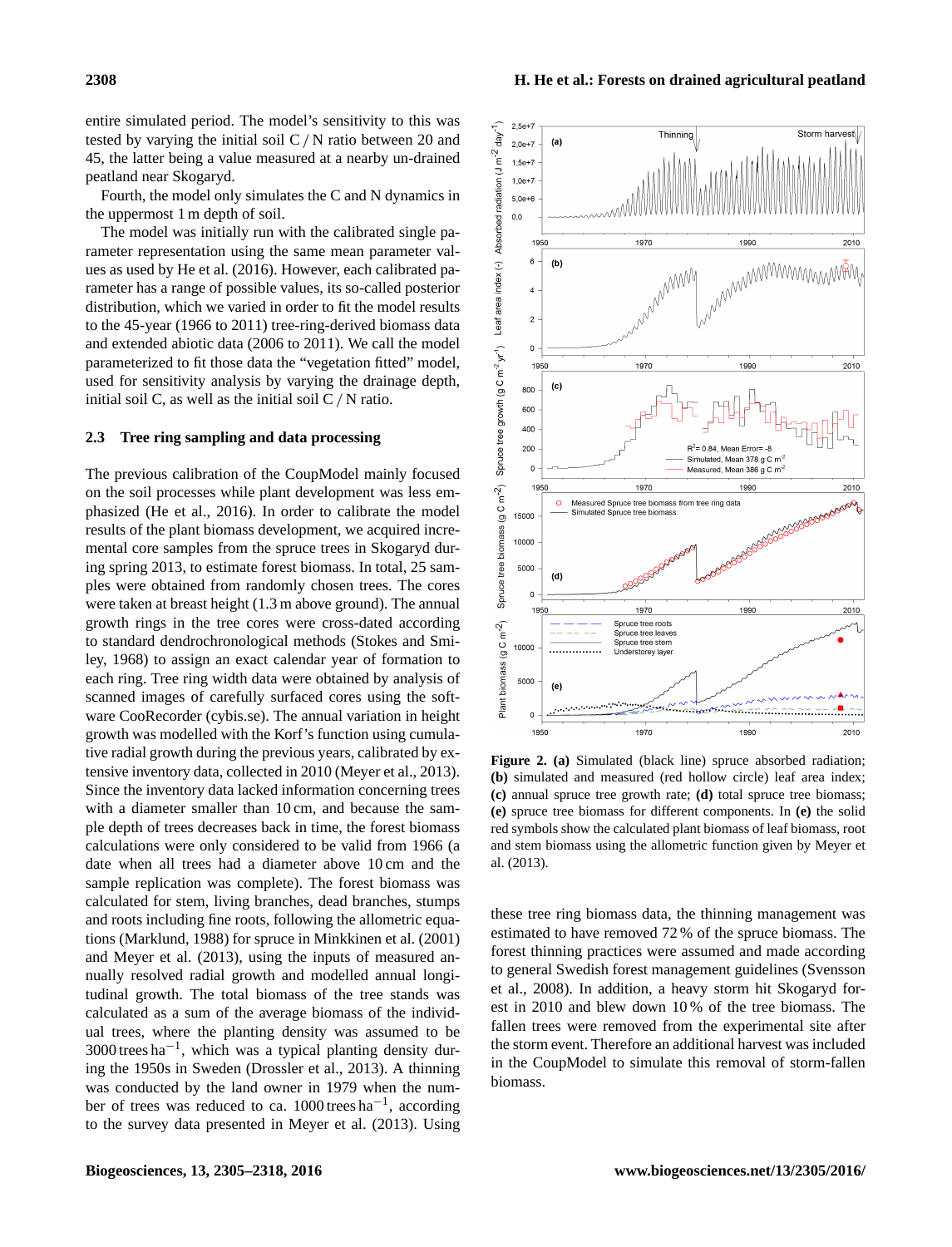#### **2.4 Data for model forcing**

To drive the model, we used daily mean meteorological data (1961 to 2011) from the Swedish Meteorological and Hydrological Institute (SMHI) Såtenäs station (58°44′ N,  $12^{\circ}71'$  E), [\(www.smhi.se\)](www.smhi.se) situated approximately 60 km east of Skogaryd. Precipitation, air temperature, wind speed and relative humidity data from Såtenäs were strongly correlated  $(R<sup>2</sup> > 0.8)$  with those from Skogaryd from 2006 to 2011, and were of similar magnitude. Another driving variable needed in CoupModel is the global short-wave radiation. As these data are not available from Såtenäs station, they were deduced by the model from the potential global radiation and atmospheric turbidity, using the measured total cloud-cover fraction (for more details see [http://www.coupmodel.com\)](http://www.coupmodel.com). Since meteorological data were only available from 1961, the meteorological data from 1961 to 1971 were duplicated to represent the climate between 1951 and 1961.

## **2.5 GHG budget compilation**

For a total GHG budget of the system we include harvest removal and products. We assume that the biomass removed by thinning management in 1979 and the storm harvest in 2010 was mainly used for paper production, as is common practice in Sweden (Swedish Forest Agency, 2005). We therefore use the emission factors suggested in the IPCC guidelines (IPCC, 2006), in which paper is assumed to decay exponentially with a half-life of 2 years.

#### **3 Results**

#### **3.1 Model performance**

#### **3.1.1 Plant and soil development from 1951 to 2011**

The simulated tree biomass dynamics during the 60 years agrees well with the estimated tree biomass from radial growth observations beginning in 1966. After an initial phase of slow growth during the establishment of the spruce trees' leaf area, growth increased almost linearly (Fig. 2d). The spruce trees gradually increased their leaf (needles) cover until a closed canopy formed in the 1980s with a maximum leaf area index (LAI) of around 6, which was similar to field measurements (Fig. 2b). The simulated annual average spruce tree growth over the whole period is 413 g C m<sup>-2</sup> yr<sup>-1</sup> with the maximum growth rate of 848 g C m<sup>-2</sup> yr<sup>-1</sup> in 1974 (Fig. 2c). However, the "vegetation fitted" model showed a slow establishment of the spruce in the first decade due to a modelled competition from grasses and other field vegetation, thus underestimating the spruce growth before 1970, mainly caused by lack of information on initial stages. The LAI and the NPP of spruce generally follow the dynamics of the plant's ability to intercept radiation (Fig. 2a); however, the model slightly overestimates annual spruce tree growth

| Soil layers<br>(cm) | Layer thickness<br>(cm) | Soil C<br>1951 | Soil C<br>2011 | Losses in<br>soil C |
|---------------------|-------------------------|----------------|----------------|---------------------|
| $0 - 5$             | 5                       | 6.3            | 7.8            | $-1.5*$             |
| $5 - 15$            | 10                      | 12.5           | 7.5            | 5.0                 |
| $15 - 25$           | 10                      | 12.5           | 7.7            | 4.8                 |
| $25 - 35$           | 10                      | 12.5           | 7.9            | 4.6                 |
| $35 - 50$           | 15                      | 18.8           | 14.7           | 4.1                 |
| $50 - 70$           | 20                      | 25.0           | 22.1           | 2.9                 |
| $70 - 90$           | 20                      | 25.0           | 24.3           | 0.7                 |
| $90 - 100$          | 10                      | 12.5           | 12.5           | 0                   |
|                     |                         |                |                |                     |

<sup>∗</sup> Negative change means an increase of soil C.

from the 1970s to the 1990s, and underestimates it from 1996 until 2011 (Fig. 2c). Furthermore, the large increase of simulated plant growth observed in 2006 was not observed in the tree ring data. The total tree biomass in 2011 is modelled to be  $16.0 \text{ kg C m}^{-2}$ , which is very similar to the biomass estimated from the tree ring data,  $16.2 \text{ kg C m}^{-2}$  (Fig. 2d). The thinning conducted in 1979 removed 6.8 kg C m<sup>-2</sup> plant biomass, and the storm in 2010 caused an additional removal of 1.8 kg C m<sup>-2</sup>; these quantities were used for indirect emission calculations (Fig. 2d). The modelled amounts of leaf and root biomass in 2007 also match estimations using allometric equations reported by Meyer et al. (2013). The modelled and estimated values for leaf biomass were 0.95 and 1.06 kg C m−<sup>2</sup> , respectively, and the values for total roots, both coarse roots,  $(2 \text{ mm})$  and fine roots,  $(< 2 \text{ mm})$  were 2.9 and  $3.0 \text{ kg C m}^{-2}$ , respectively. The modelled value for spruce stem biomass was  $12.8 \text{ kg} \text{C} \text{m}^{-2}$ , which was higher than the estimated 11.2 kg C m<sup>-2</sup>. This discrepancy may be explained by the estimated total spruce tree biomass by Meyer et al. (2013) being smaller than that estimated from tree ring data. The maximum biomass of understorey vegetation was simulated to be around  $2 \text{ kg C m}^{-2} 10 \text{ years}$  after planting, but it decreased gradually thereafter (Fig. 2e).

Table 1 shows the soil C budget of each modelled soil layer (down to 1 m) in 1951 and 2011. The soil C content at the uppermost 5 cm layer increases due to the addition of plant litterfall (Fig. 3), where the modelled C content in the first metre of soil is shown to match the observed data. Except the deepest layer, the other soil layers all lose soil C where losses decrease by depth. This is due to a soil water content increase, where decomposition is zero in the saturated soil (like the 90–100 cm layer; Table 1). Over the whole of the simulated 60 years, the accumulated soil litter decomposition almost equaled that of the soil peat (treated as humus in the model), where ca. 80 % of the litter is respired and the rest added into the resistant soil C fraction, the soil peat (called humus formation in the figure). Over the 60 years, the soil litter was close to balance as the accumulated plant litterfall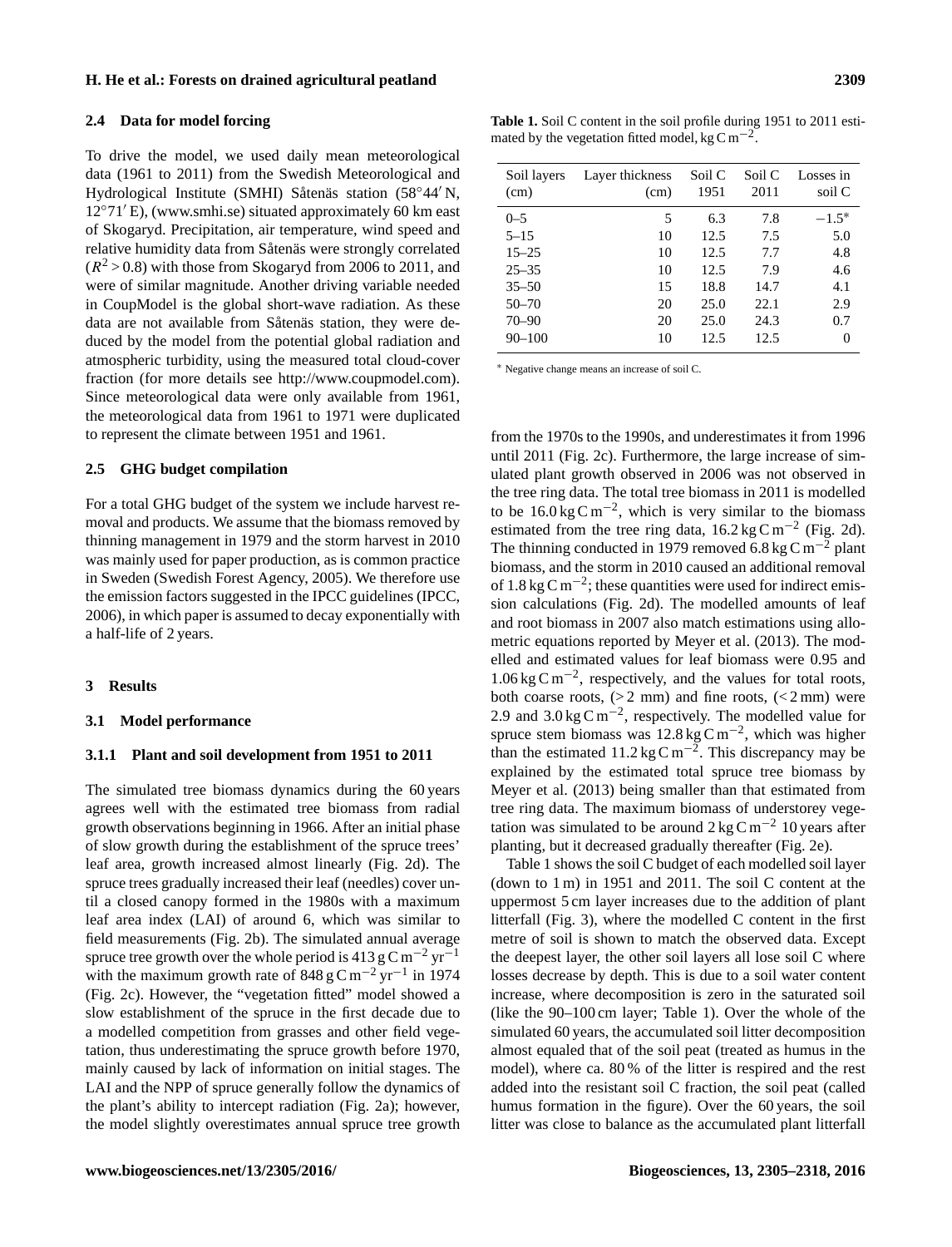

**Figure 3.** Simulated development of major soil C pools in the first metre of soil, from 1951 to 2011. The red circle shows the measured total soil C in 2007 (±95 % confidence intervals) by Meyer et al. (2013).

almost equal to the accumulated soil litter decomposition and humus formation (Fig. 3). Thus the total losses of soil C are mostly from decomposition of historical soil peat.

# **3.1.2 Comparing vegetation fitted model output with observational data from 2006 to 2011**

The simulation beginning in 1951 using the "vegetation fitted" model showed a good fit with data collected during 2006 until 2011 of GWL, total net radiation and soil temperature data. The linear correlations  $(R^2)$  between the simulated and measured data were all above 0.8 with the mean errors close to zero (Fig. 4). Discrepancies were found in May 2010, when the measured GWL peaked (high GWL) which by the model was underestimated (Fig. 4c), and during summers and autumns when the model overestimated both radiation and soil temperature (Fig. 4a, b). Besides showing reasonable description of abiotic factors, the model results were also similar to observed data between 2007 and 2008 on NEE flux, both in terms of seasonal pattern and magnitude (Fig. 4d). However, the simulations seem to slightly underestimate the  $CO<sub>2</sub>$  uptake during summertime and overestimate the respiration flux in the autumn (Fig. 4). The model performance for  $N_2O$  emissions during 2006 to 2011 was generally similar as in the previous calibration study (He et al., 2016), where the annual emission size was reasonably simulated but the model had some difficulties in capturing every measured emission peak.

#### **3.2 GHG balance**

## **3.2.1 Annual NEE and N2O from 1951 to 2011**

The annual 60-year NPP for the spruce forest, including biomass and litter, was on average 673 g C m<sup>-2</sup> with less than  $100 \text{ g C m}^{-2}$  during the first 10 years after planting, and with



**Figure 4. (a)** Simulated (black line) and measured (red hollow circle) total net radiation; **(b)** soil surface temperature (0–5 cm depth; **c**) GWL; **(d)** NEE. Measured data used to create these plots are 5 day averages, except for NEE where daily averages have been used.

a value that fluctuates around 1000 g C m<sup>-2</sup> yr<sup>-1</sup> over the last 40 years (Fig. 5b). Peat respiration (decomposition) shows a slight decreasing trend during the simulated period, with an annual average of 399 g C m<sup>-2</sup> (Fig. 5c). The decreasing trend may be explained by a lower amount of soil peat left in the surface (Table 1 and Fig. 3) and an increasing GWL (Fig. 5f) where inter-annual variations are mainly regulated by the weather (Fig. 5a). NPP and peat decomposition are the two major components of NEE, in which the system showed itself to be both a sink and a source during the first 19 years (1951 to 1970), but thereafter to be a continuous  $CO<sub>2</sub>$  sink, except for 1980 and 2002 (Fig. 5d). The thinning management in 1979 had a large impact on the NEE which changed the system to that of a source of 820 g C m<sup>-2</sup> yr<sup>-1</sup> for the following year. After 1981, the forest ecosystem was a continuous sink of CO<sub>2</sub> with an average NEE of 217 g C m<sup>-2</sup> yr<sup>-1</sup>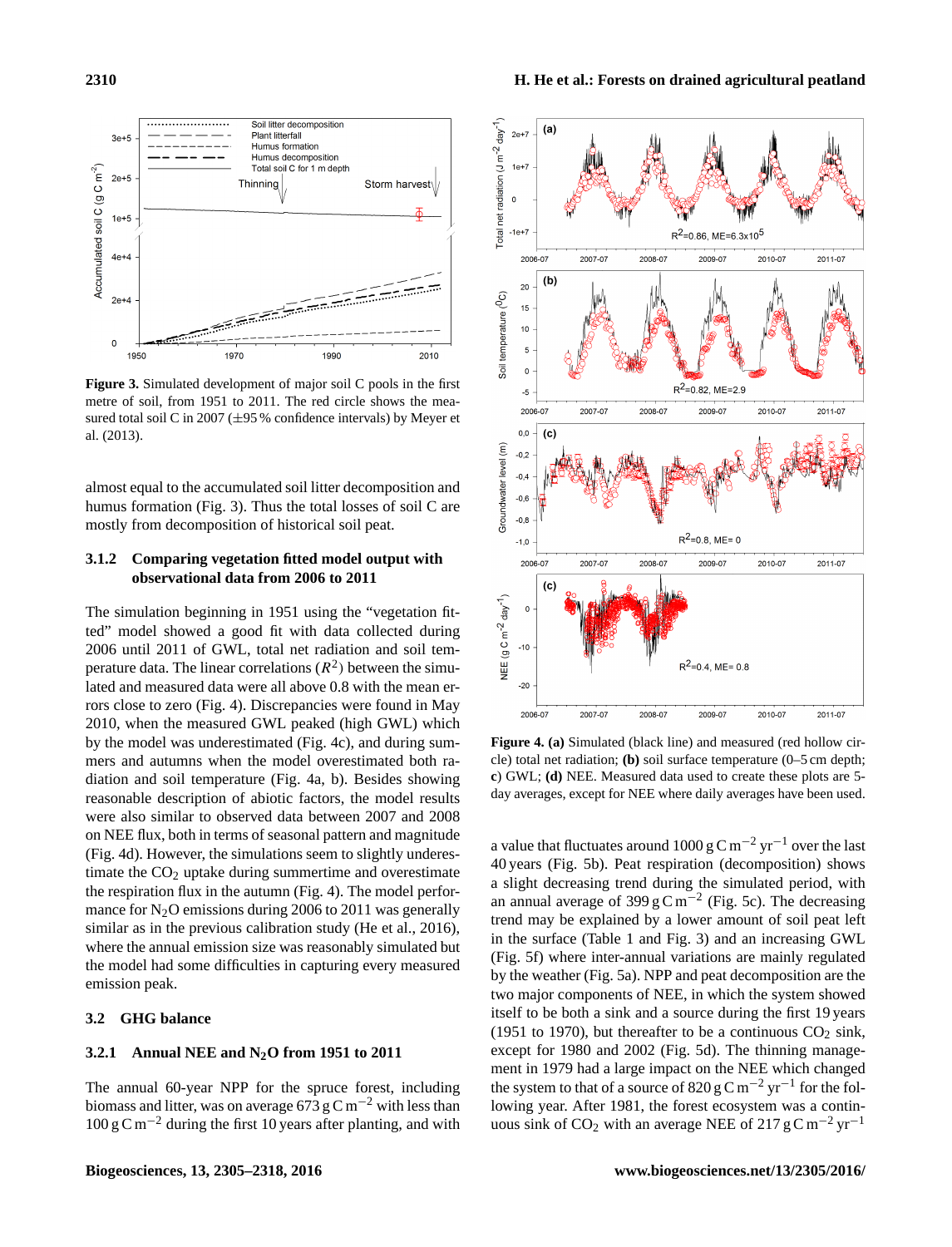

**Figure 5.** For the period 1951 to 2011: **(a)** annual precipitation  $(mm yr^{-1})$  and air temperature (<sup>0</sup>C); **(b)** the simulated annual NPP of spruce trees  $(g C m^{-2} yr^{-1})$ ; **(c)** simulated annual peat decomposition rate  $(g C m^{-2} yr^{-1})$ ; **(d)** simulated annual NEE ( $g \text{C m}^{-2}$  yr<sup>-1</sup>); **(e)** simulated annual N<sub>2</sub>O emissions (g N m−<sup>2</sup> yr−<sup>1</sup> ); **(f)** simulated annual GWL (m). The dashed reference line separates the duplicated 1951 to 1961 and real climate 1961 to 2011. The source or sink is based on the atmospheric perspective, e.g. the soil emissions are sources, and plant uptakes are sinks.

except for being a minor source of  $82 \text{ g C m}^{-2} \text{ yr}^{-1}$  for 2002 (Fig. 5d).

The model predicts low  $N_2O$  emissions for the initial 10 years. Instead it predicts most of the  $N_2O$  to be emitted from 1966 to 1988, a period when the understorey vegetation becomes sparse and the spruce trees are still small. Three years (1969, 1973 and 1977) of extreme emissions were due to very high precipitation events in summer. The last 30 years the emissions were lower again, due to a closed canopy and high N uptake by trees and a more shallow GWL. Over the 60 years, the simulated annual  $N_2O$  emission varied from a



**Figure 6.** Simulated total GHG balance for the forest ecosystem from 1951 to 2011 and extended to 2031. The simulated results of 2011 to 2031 are obtained by running the "vegetation fitted model" with meteorological data from 1991 to 2011 extended to represent the climate of 2011 to 2031. It should be noted that the GHG balance presented in this figure assumes no final harvest.

minimum of 0.01 to a maximum 7 g N m<sup>-2</sup> yr<sup>-1</sup>, with an average of  $0.7 g N m^{-2} yr^{-1}$  (Fig. 5e).

## **3.2.2 Overall GHG balance from 1951 to 2011**

Over the full 60-year time period the forest trees acted as a C sink and the soil as a source, of fairly similar size (Fig. 6). This could be viewed as a relocation of C from the soil to the trees, since our model predicts the total soil C loss to be  $75 \text{ kg CO}_2 \text{ m}^{-2}$  over the 60 years, while total plant biomass (including spruce forest and understorey vegetation) sequesters 58 kg  $CO<sub>2</sub>$  m<sup>-2</sup>. The accumulated NEE shows the young forest ecosystem to be a net  $CO<sub>2</sub>$  source, and it is not until 1990, 39 years after the forestation, that the ecosystem uptake balances previous cumulative emissions and it reaches zero  $CO<sub>2</sub>$  emission before becoming an overall carbon sink. If including the  $N_2O$  emissions during the 60year rotation period, taking the most commonly used 100 year time horizon global warming potential from the IPCC  $(1 g N_2O = 265 g CO_2$ eq, IPCC, 2013), the source strength of the forest ecosystem increases and the system switches to an overall small GHG source.

However, if including the fate of the biomass removed as thinnings, usually used for paper production, resulting in indirect  $CO<sub>2</sub>$  emissions from consumed paper makes this extended system (from the production site to the fate of the products) a large GHG source of  $38 \text{ kg } \text{CO}_2 \text{ m}^{-2}$  by the end of the simulation (Fig. 6). Soon, the whole forest will be harvested releasing most of the captured carbon into the atmosphere,  $16 \text{ kg C m}^{-2}$  (Fig. 2d), and if everything were released from these soils there would be  $96.9 \text{ kg CO}_2 \text{ m}^{-2}$  released over a period of 60 years.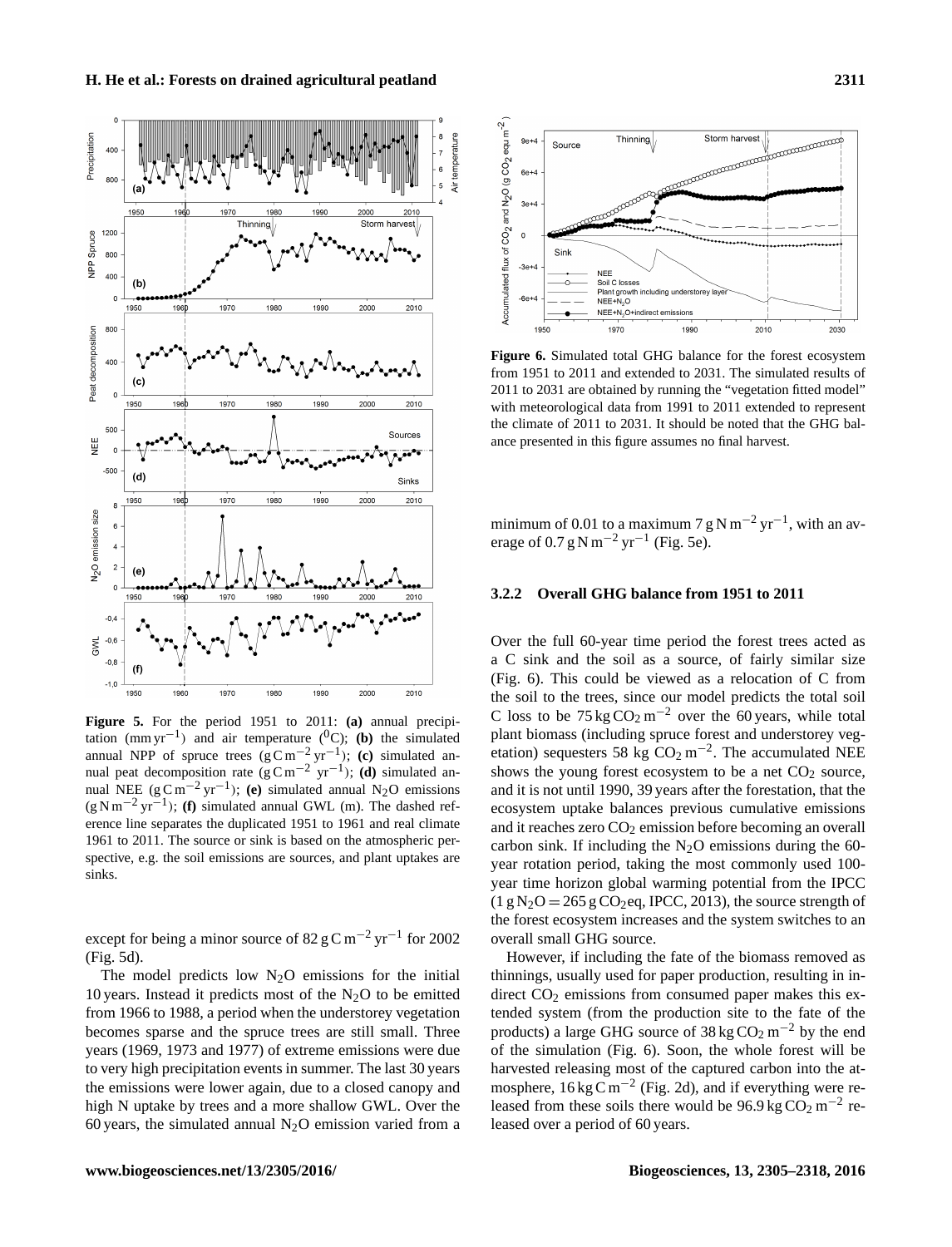| Variables                                           |                            | Initial soil C (kg $\rm C~m^{-2}$ )<br>Drainage depth<br>(m) |         | Initial $C/N$<br>ratio $(-)$ |           | Combination 1 | Combination 2 |         |               |               |
|-----------------------------------------------------|----------------------------|--------------------------------------------------------------|---------|------------------------------|-----------|---------------|---------------|---------|---------------|---------------|
|                                                     |                            | $-0.3$                                                       | $-0.8$  | 121.7 <sup>1</sup>           | $129.0^2$ | $145.8^{3}$   | 20            | 45      |               |               |
| Alternative No.                                     | Vegetation<br>fitted model | (1)                                                          | (2)     | (3)                          | (4)       | (5)           | (6)           | (7)     | $(1)+(3)+(7)$ | $(2)+(5)+(6)$ |
| Accumulated plant                                   | 16.0                       | $-35%$                                                       | 3 %     | $-0.4%$                      | $1\%$     | 4 %           | 4 %           | $-48%$  | $-69%$        | 6 %           |
| biomass (kg $C m^{-2}$ )                            |                            |                                                              |         |                              |           |               |               |         |               |               |
| Peat decomposition                                  | 1.09                       | $-25%$                                                       | 13%     | $-3\%$                       | 3 %       | 17%           | 2 %           | $-14%$  | $-38%$        | 33 %          |
| $(g C m^{-2} day^{-1})$                             |                            |                                                              |         |                              |           |               |               |         |               |               |
| <b>NEE</b>                                          | $-0.12$                    | $-52\%$                                                      | $-130%$ | 22%                          | $-23%$    | $-125%$       | 42 %          | $-441%$ | $-388%$       | $-257%$       |
| $(g \text{ C m}^{-2} \text{ day}^{-1})^4$           |                            |                                                              |         |                              |           |               |               |         |               |               |
| $N2O$ emission                                      | 0.0018                     | 33 %                                                         | $-68%$  | $-6\%$                       | 3 %       | 22 %          | 58%           | $-84%$  | $-63%$        | $-25%$        |
| $(g N m^{-2} day^{-1})$                             |                            |                                                              |         |                              |           |               |               |         |               |               |
| Indirect CO <sub>2</sub>                            | 34.5                       | $-21%$                                                       | $1\%$   | $-1\%$                       | $0.5\%$   | 0.3%          | 2 %           | $-47%$  | $-70%$        | 3 %           |
| emission (kg CO <sub>2</sub> equ m <sup>-2</sup> )  |                            |                                                              |         |                              |           |               |               |         |               |               |
| $NEE+N2O+indirect CO2$                              | 44.1                       | 18%                                                          | 6%      | $-3\%$                       | 14%       | 46 %          | 25 %          | 31 %    | 11 %          | 57%           |
| emissions (kg CO <sub>2</sub> equ m <sup>-2</sup> ) |                            |                                                              |         |                              |           |               |               |         |               |               |

**Table 2.** Model sensitivity: change compared with "vegetation fitted" model during 1951 to 2011.

<sup>1,2,3</sup> Back-calculated initial soil C using the reported range of IPCC EF's 200; 330 and 630 g Cm<sup>-2</sup> yr<sup>-1</sup> respectively. <sup>4</sup> Positive change of NEE means the forest ecosystem sequesters more atmospheric CO<sub>2</sub> than the

## **3.3 Model sensitivity**

Accumulated plant biomass is most sensitive to a higher soil  $C/N$  ratio or a shallower drainage depth (Table 2). The peat decomposition is instead more sensitive than the accumulated plant biomass to larger initial soil C or increasing drainage depth (Table 2). Also, magnitudes of NEE and  $N<sub>2</sub>O$  fluxes are very sensitive to these variations, the NEE becoming a  $CO<sub>2</sub>$  source at larger initial soil C, since peat decomposition rate becomes larger than the accumulated plant biomass. The model sensitivity also shows higher  $N_2O$  emissions under shallower rather than deeper drainage (Table 2). When these various factors were combined, the peat decomposition varied by  $-38$  to  $+33$ %, being largest when the combination was deep drainage with the largest initial soil C, and a low initial soil  $C/N$  ratio. The accumulated biomass varied between  $-69$  and  $+6\%$ , being smallest when the combination was shallow drainage with a low initial soil C and a large soil  $C/N$  ratio. However, the overall total GHG emissions, including the thinning and storm harvested biomass and its associated  $CO<sub>2</sub>$  losses, the emissions increased by 11 to 57 % (Table 2), suggesting that the total GHG balance was still a source to the atmosphere.

## **4 Discussion**

# **4.1 Comparison of our simulated results with observational and published data**

The GHG balance over a rotational period for forestry on drained peatland is mainly determined by two large fluxes viz. plant C assimilation and peat decomposition. We therefore first discuss the validity of these two variables by comparing our simulated results with values published in the literature.

# **4.1.1 Plant growth**

Our simulated spruce growth at 413 g C m<sup>-2</sup> yr<sup>-1</sup> was higher than the normal growth rate of 162 to 270 g C m<sup>-2</sup> yr<sup>-1</sup> in southwest Sweden, but lower than the potential growth rate of 472 to 607 g C m<sup>-2</sup> yr<sup>-1</sup> under experimentally optimal nutrient conditions (Bergh et al., 2005). This high growth rate can be explained by the fertile soil at the Skogaryd site, which was a drained fen before it was used for agriculture, and then forestry. The high rate of nitrate leaching, estimated at 4.3 g N m−<sup>2</sup> yr−<sup>1</sup> also suggests that nutrients are not likely to be limiting. That the forest growth at this site is close to maximum has also been demonstrated in a modelling study by Tarvainen et al. (2013), who showed that if canopy N content was increased by 30 %, canopy C uptake would only increase by 2–4 % and none of the 37 nutrients tested would directly limit photosynthesis. The very small increase of plant growth  $(+6\%)$  in our model sensitivity analysis (Table 2), obtained when more deeply drained soil plus a larger initial soil C and a lower C/ N ratio assumed, can also be explained by the already high fertility at the site, so any extra nutrient availability would have a negligible impact. Our simulated understorey vegetation was small during most of the simulated years; however, it dominated the organic matter dynamics and GHG fluxes in the first 2 decades after plantation, a finding similar to that of Laiho et al. (2003).

# **4.1.2 Soil CO<sup>2</sup> and N2O fluxes**

Our simulated average peat decomposition rate of  $399 \text{ g C m}^{-2} \text{ yr}^{-1}$  during the period 1951 to 2011 is lower than the value measured in 2008, which was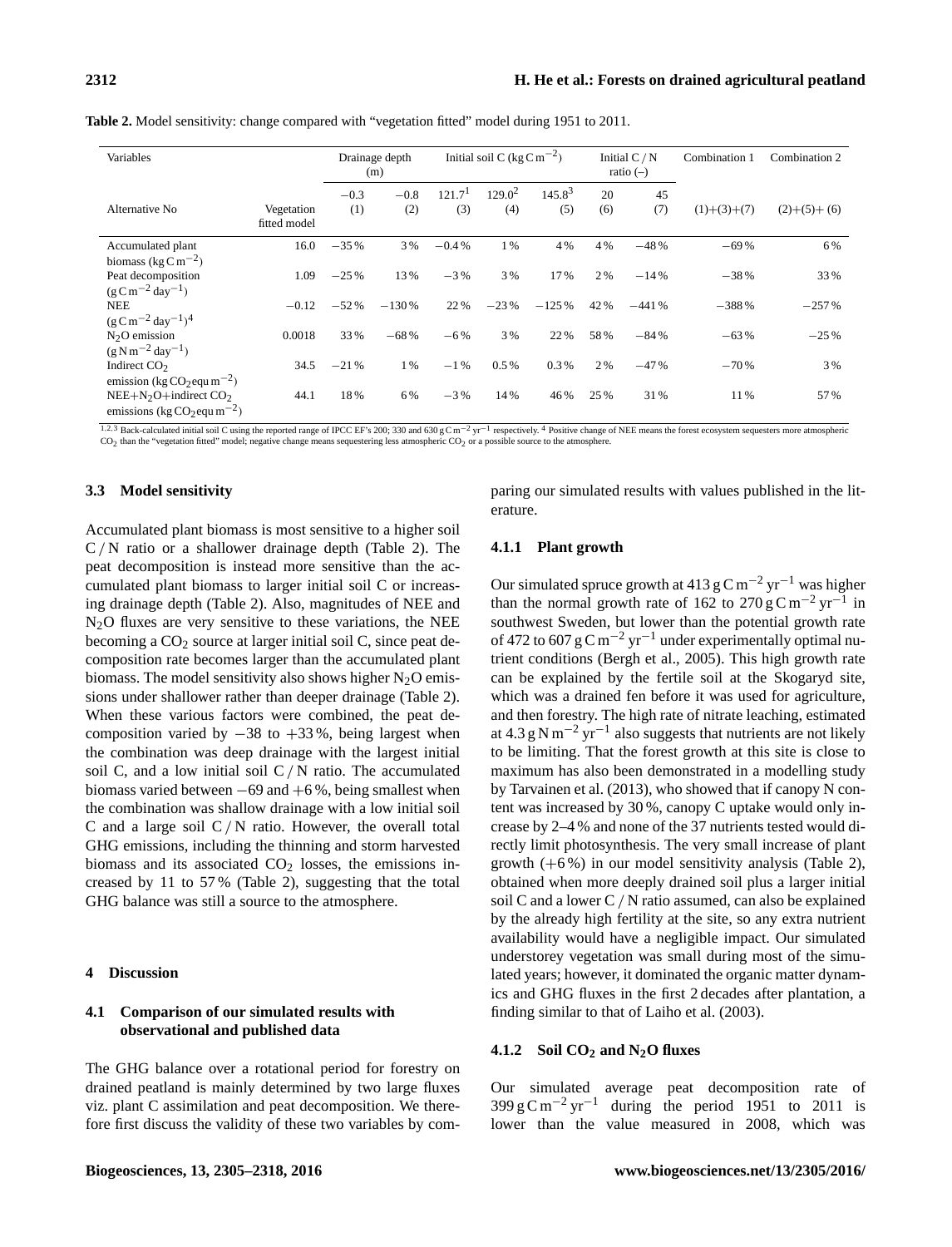| Soil $CO2$ flux<br>$(g C m^{-2} yr^{-1})$ | Soil $N2O$ emissions<br>$(g \text{ N m}^{-2} \text{ yr}^{-1})$ | Ecosystem type                                                | Country                   | References                   |
|-------------------------------------------|----------------------------------------------------------------|---------------------------------------------------------------|---------------------------|------------------------------|
| 190 to 1000                               |                                                                | Forestry-drained                                              | Finland                   | Ojanen et al. (2013)         |
|                                           |                                                                | boreal peatland                                               |                           |                              |
| 109 to 1200                               | $0$ to $1.9$                                                   | Forest soils and other                                        | UK and other              | Morison et al. (2012)        |
|                                           |                                                                | vegetated sites on deep peat                                  | <b>European Countries</b> |                              |
| 125 to $260*$                             |                                                                | Forestry-drained peatland                                     | Finland                   | Minkkinen et al. (2007)      |
| 700                                       |                                                                | Grassland on agricultural                                     | Germany                   | Kluge et al. $(2008)$        |
|                                           |                                                                | fen peat                                                      |                           |                              |
| 1405                                      | 1.94(0.67)                                                     | Highly fertile drained peatland for                           | Sweden                    | Weslien et al. (2009)        |
| 452                                       | 0.05                                                           | forestry with low soil pH<br>Afforested drained               | UK                        |                              |
|                                           |                                                                |                                                               |                           | Yamulki et al. (2013)        |
| 123 to $259*$                             | $0.02 \text{ to } 0.57$                                        | lowland raised peat bog                                       | Sweden                    |                              |
|                                           |                                                                | Drained organic soils for<br>deciduous and coniferous forests |                           | Von Arnold et al. (2005a, b) |
| 399                                       |                                                                |                                                               |                           |                              |
|                                           | 0.7                                                            | Drained forested agricultural peatland                        | Sweden                    | This study                   |
|                                           |                                                                | agricultural peatland                                         |                           |                              |

**Table 3.** A comparison of soil peat  $CO<sub>2</sub>$  and  $N<sub>2</sub>O$  emissions in the present study with values published in the literature.

<sup>∗</sup> Calculated by assuming 50 % of measured soil respiration to have originated from root-based activity.

 $630 \text{ g C m}^{-2} \text{ yr}^{-1}$  (Meyer et al., 2013). However, this high peat decomposition rate could be attributed to an inter-annual weather variation, which is corroborated by the high plant growth measured in 2008, 830  $(\pm 390)$  g C m<sup>-2</sup> yr<sup>-1</sup>. Our simulated N<sub>2</sub>O emission, 0.52 ( $\pm$ 0.1) g N m<sup>-2</sup> yr<sup>-1</sup> during 2007 to 2009 is similar to the observed data collected these years, 0.71 ( $\pm$ 0.59) g N m<sup>-2</sup> yr<sup>-1</sup> and measurements 2006 to 2011, 0.38 (±0.12) g N m<sup>-2</sup> yr<sup>-1</sup> (Holz et al., 2015). Only during these years, our predicted level of emissions was 0.50  $(\pm 0.12)$  g N m<sup>-2</sup> yr<sup>-1</sup>. Our simulated CO<sub>2</sub> and N<sub>2</sub>O fluxes are therefore generally comparable with the measured data.

Our simulated peat decomposition and  $N_2O$  emissions are generally comparable in size with measured flux data from afforested drained peatland published in the literature (Table 3). However, when compared with the IPCC EF's for temperate drained nutrient-rich forest soil, which are given as 260 (200 to 330)  $gC m^{-2} yr^{-1}$  for  $CO_2$  and 0.28 (-0.06 to 0.61) g N m<sup>-2</sup> yr<sup>-1</sup> for N<sub>2</sub>O (IPCC, 2014), our simulated values were found to be larger. This could be explained by the higher soil fertility at the Skogaryd site and also a deeper GWL (mean of 0.52 m during the simulated 60 years), compared to what pertained at those sites used for constructing the IPCC EF's. That the GWL is of crucial importance for emission levels for drained peat soils has also been shown by Couwenberg et al. (2011) and Leppelt et al. (2014). This could justify our assumption that our somewhat high estimates were due to deep and long-lasting drainage.

The unexpectedly low simulated  $N_2O$  emission in the first years after planting was mainly caused by a high N uptake by the understorey vegetation, probably dominated by grasses, making less N available for nitrification and denitrification. From 1960 the understorey vegetation decreases and in 1966 the spruce trees are more dominant but still rather small, thus

the model shows total N plant uptake to be smaller than in both the earlier and later periods and more inorganic N available in the soil (Supplement Fig. S1). During this period, the GWL was also deep (Fig. 5), resulting in high peat mineralisation rates and a net release of inorganic N. Both vegetation and GWL could thus explain the high  $N_2O$  emission during the period 1966 to 1988. Besides, a high soil N availability also accounts for the "vegetation fitted" model consistently overestimating spruce growth during this period (Fig. 2c). However, our model also predicts some extreme annual  $N_2O$ emissions, i.e. in 1969, 1973 and 1977 (Fig. 5e), modelled to occur simultaneously with large precipitation events lasting several days in summer. Since the model shows  $N_2O$  to be produced close to the GWL at 50–70 cm depth and the model simply assumes the N gases to be directly emitted into the atmosphere after production thus no further reduction into  $N_2$ is simulated. If a vertical gas transport process and further processing during transport was considered as performed by Stolk et al. (2011), this could further have converted  $N_2O$ into  $N_2$  thus simulating lower emissions. This is corroborated by gas profile measurements in Skogaryd where the soil N2O gas concentration increases with soil depth (He et al., 2016). If we remove the extreme annual emissions (1969, 1973 and 1977) in our calculations, the annual average  $N_2O$ emission would change from 0.7 to 0.5 g N m<sup>-2</sup> (thus 30 % lower). The accumulated  $CO_2$  and  $N_2O$  fluxes (NEE +  $N_2O$ in Fig. 6) would in 2012 be  $1000 \text{ g } CO_2$  equ m<sup>-2</sup> instead of 7000 g CO<sup>2</sup> equ m−<sup>2</sup> . However the forest ecosystem would still be a GHG source to the atmosphere.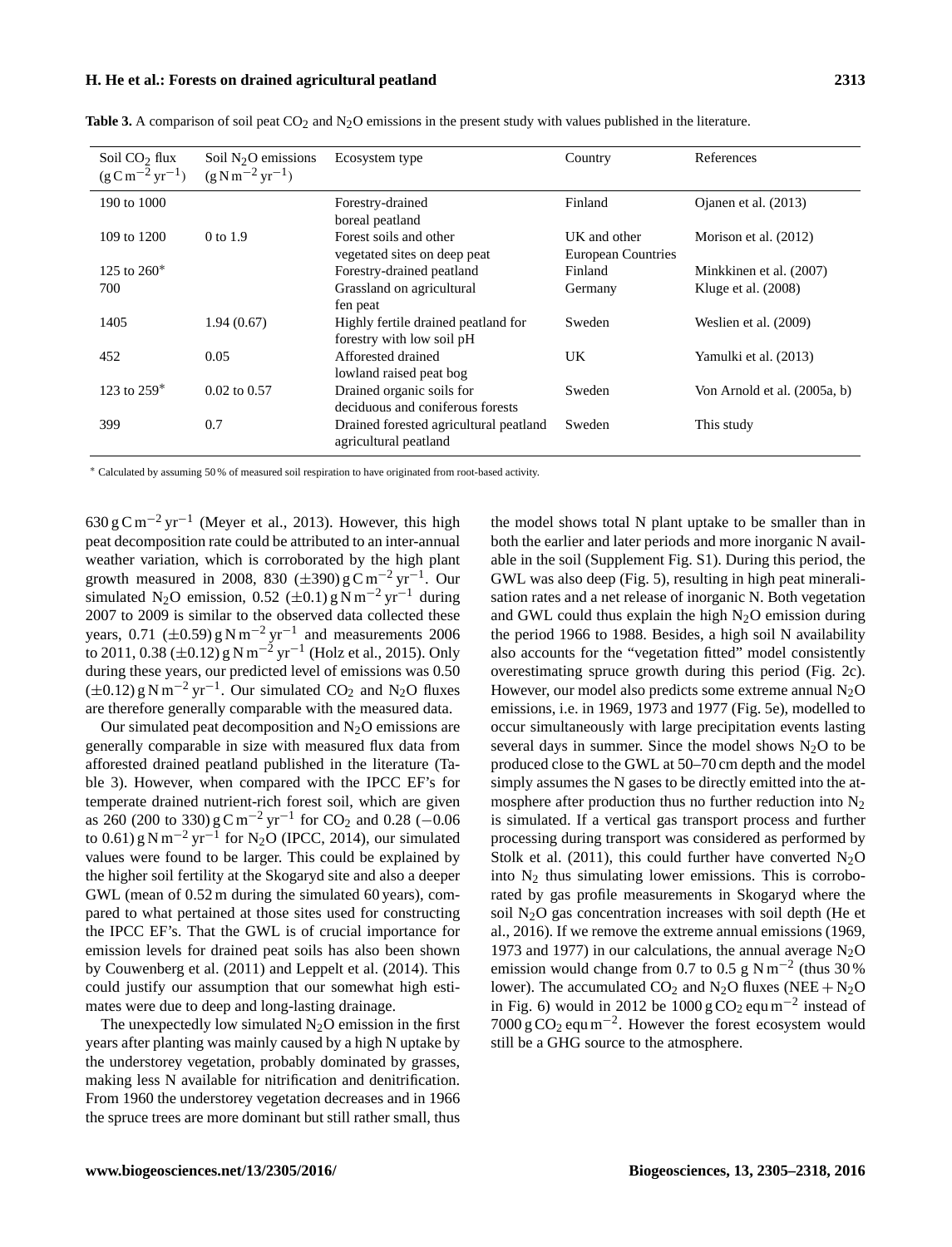# **4.2 Challenges of modelling long-term dynamics of an organic soil**

Overall our modelling application indicates, given a few assumptions, that the CoupModel is generally able to simulate the decadal-scale dynamics of the drained organic soils used for forestry. However, our modelling exercise also reveals that there are some issues which still need to be more explicitly accounted for when simulating organic soils and which require further model development. These are the nature of the soil organic matter and physical changes of a peat soil.

# **4.2.1 A need for explicitly specifying the nature of soil organic matter**

A multi-pool approach was developed for modelling SOM dynamics from mineral soils and has been shown to work well for forest mineral soils, e.g. (Svensson et al., 2008; Wu et al., 2013). However, for organic soils, because there is no explicit peat pool in the model, we have had to assume the peat to comprise an unknown mixture of the fast and the slow pool. In the present study we have assumed the initial values of SOM as only representative of the slow pool. The decomposition coefficients for the fast and slow pool were obtained by calibrating the model coefficient against the measured fluxes as we did in our previous study (He et al., 2016). However in this long-term simulation there is a continuous addition of spruce litter leading to resistant soil organic matter and a change in substrate quality over the simulation period for the slow pool. Although most existing models do not explicitly specify the nature of the organic matter (Smith et al., 1997), they can still simulate the total organic matter dynamics fairly well over a relatively short period. Metzger et al. (2015) found that the CoupModel could capture major C fluxes and the ecosystem dynamics when applied to five European treeless peatlands, where they pointed out that the total C flux was mainly determined by the decomposition coefficients of the total SOM. Continuous addition of organic matter into the slow pool from litter decomposition must also change the decomposition coefficient for the slow pool over time. However, this is seldom accounted for. In order to understand the long-term dynamics of organic matter, which might differ in origin and components, a more precise consideration of the changes of soil organic matter characteristics would be helpful.

# **4.2.2 Modelling physical changes of peat soil**

For mineral soils in which the physical structure of the soil does not normally change over time, the CoupModel works well by assuming the soil layer profile to be fixed over time (Jansson, 2012; Jansson and Karlberg, 2011). However, this is not the case for organic soils where the soil structure is mainly built by soil organic matter, which gradually disappears through decomposition. Thus the soil's physical characteristics change over time, e.g. the pore structure, which could change the soil hydraulic conductivity and preferential flows (Kechavarzi et al., 2010). Moreover, decomposition makes the top soil disappear during a forest rotation, resulting in surface subsidence (Minkkinen and Laine, 1998; Leifeld et al., 2011; Hooijer et al., 2012). This causes the GWL to come closer to the soil surface, which in the normal case requires further drainage or ditch management. This process has not so far been implemented in the CoupModel, which currently is not able to account for surface subsidence, mainly due to lack of feedback coupling between the soil's biological and physical properties in the model. The model physical subroutine simulates the water and heat flow and then links this to the biochemical processes by response functions of water moisture and soil temperature. While there is no feedback to the soil physical processes arising from organic matter decomposition or other changes of the soil.

All these processes remain a major challenge when applying the CoupModel to the long-term dynamics of a forest ecosystem on drained peatland. To quantify the uncertainty from surface subsidence, in the present study, the system was simplified by assuming a fixed drainage depth, whereas a range of values was used to quantify the model's sensitivity. The variation of the drainage depth had a considerable impact on the soil peat decomposition, as shown by the model sensitivity analysis (Table 2), which in turn highlights the need, when developing future models, to explicitly account for these processes when performing long-term simulations.

# **4.2.3 Initial soil C, N and soil C** / **N ratio**

A major difficulty in the simulation was the unknown initial soil conditions. We chose to use the EF's 260 (200 to 330)  $g \text{ C m}^{-2}$  yr<sup>-1</sup> for CO<sub>2</sub> from the IPCC wetland supplement (IPCC, 2014), which compiles up-to-date observational data from similar sites under temperate climate conditions. Another alternative could be to use the subsidence rate to calculate the soil C losses, which has been applied in other published studies e.g. (Leifeld et al., 2011; Hommeltenberg et al., 2014). By taking the measured subsidence, 0.22 m (ranging from −0.15 to 1.03 m) during ca. 60-year post-drainage period for Finnish drained afforested fens (Minkkinen and Laine, 1998), analogizing the measured total soil C in the upper 0.5 m in 2007, which was 55.3 kg C m<sup>-2</sup> (Meyer et al., 2013), the estimated soil losses during the 60-year period would be  $24.3 \text{ kg C m}^{-2}$ , which is equivalent to a loss of 405 g C m<sup>-2</sup> yr<sup>-1</sup>, close to current modelling estimates,  $399 \text{ g C m}^{-2} \text{ yr}^{-1}$ . Increased initial soil C in our sensitivity analysis shows both peat decomposition and plant growth to increase (Table 2). Compared to the "vegetation fitted" model, the combination of a small initial soil C, a large soil C/ N ratio, and a shallow drainage, gives a larger reduction in plant growth than in peat decomposition, which is why the overall emissions of GHG increase.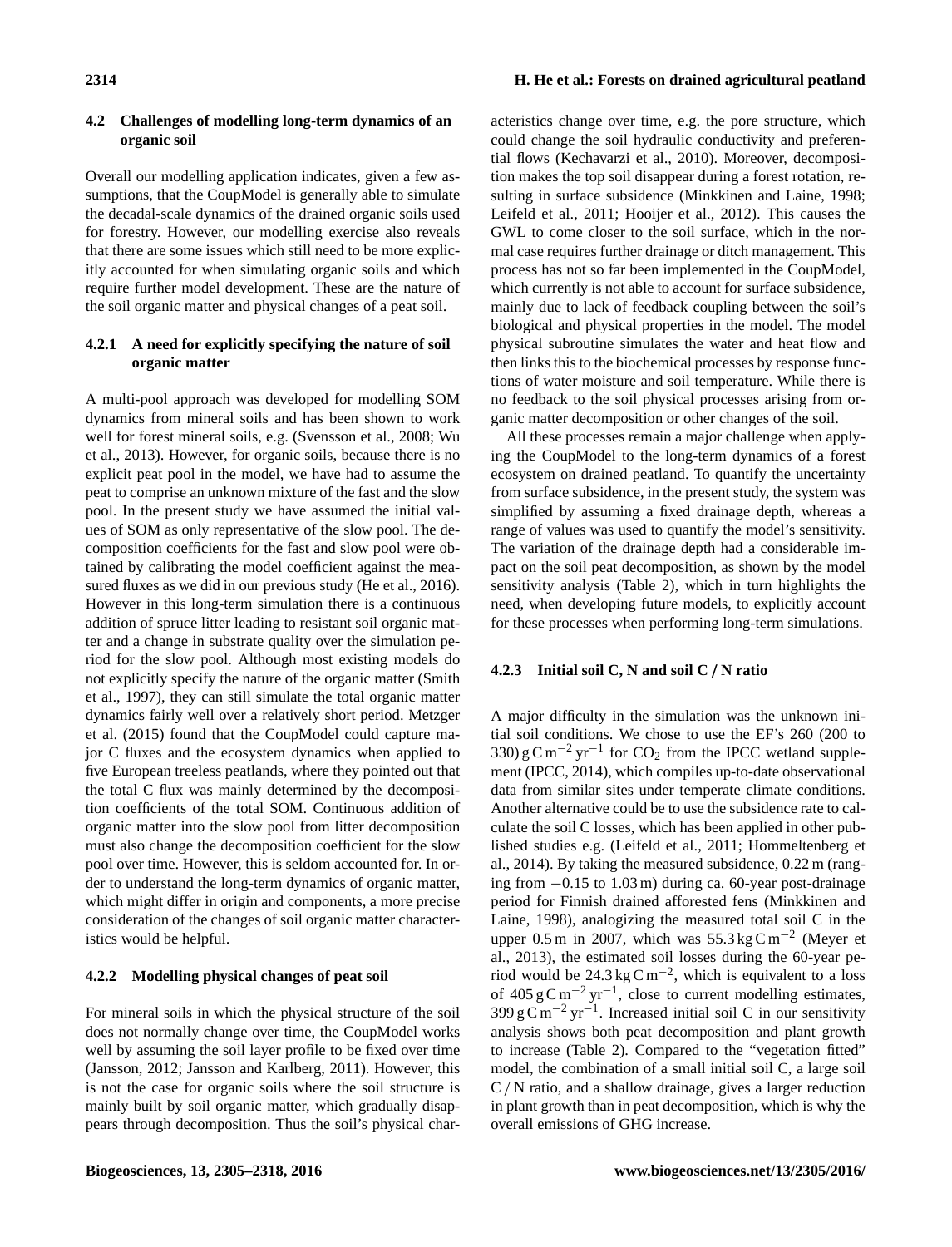#### **4.3 GHG balance for the forest ecosystem**

Our modelling indicates forest on drained agricultural peatland to be a strong net  $CO<sub>2</sub>$  source for the first 39 years of the forest rotation which changes into a  $CO<sub>2</sub>$  sink thereafter due to strong tree growth (Fig. 6). This means that, despite soil decomposition being high, the high growth rate of forest over 60 years compensates for most C losses. Meyer et al. (2013) also showed the forest ecosystem in Skogaryd to be an overall GHG sink  $(410 \text{ g } CO_2 \text{eq } \text{ha}^{-1} \text{ m}^{-2})$  in 2008, a year when the plant growth rate was at its maximum, thus offsetting the high rate of peat decomposition. Our findings are also generally in line with the few previous field investigations conducted on afforested drained agricultural peatlands where Mäkiranta et al. (2007) and Lohila et al. (2007) found a 30-year old Scots pine forest on drained agricultural bog to be, overall, a small source of  $CO_2$  (50 g C m<sup>-2</sup> yr<sup>-1</sup>), which was explained by a small leaf area index (varying between 0.7 and 2 during the observational period). Another study by Hommeltenberg et al. (2014) reported an afforested drained bog in Germany, previously used for agriculture, to emit 500 g C m<sup>-2</sup> yr<sup>-1</sup>. By combining eddy covariance measurements and biometric estimation, they concluded it to be a major  $CO_2$  source, emitting a total of 13.4 kg C m<sup>-2</sup> over the last 44 years. However, their short-term measurements (2010 to 2012) also indicated that forest growth offsets peat decomposition, a result similar to our study.

Growing forests on drained peat is done at the cost of the soil peat, which has generally accumulated slowly during the last millennia (the last 4000 years in Skogaryd). When the forest growth has been larger than the soil loss, the system has been interpreted as being an overall sink (Meyer et al., 2013; Hommeltenberg et al., 2014). However, the soil loss and the forest gain can be viewed as a "relocation" of the peat carbon into timber carbon. The simulated NEE (Fig. 6) shows that the system remains a sink for 2 decades but growth rate probably declines over time, as shown in the simulated period from 2011 to 2031. After 2031, to continue keeping forest on these lands, a lower growth (Luyssaert et al., 2008) will further decline the sink strength while the peat soil will continue to decompose as long as it is kept aerated by a living transpiring forest. Sudden fires would also be a risk releasing the forest biomass C. However, the forest in Skogaryd is not a nature reserve but a managed forest already mature for harvesting, commonly done at 80 years of age in southern Sweden. The harvested wood products over a forest rotation are used for both timber and paper, about 40 and 60 % (Sweden CRF table 4.Gs2 for year 2013, submitted to the UNFCC 2015) having a half-life of 30 and 2 years respectively (IPCC, 2006). Thus the carbon will soon be released as  $CO<sub>2</sub>$ . The best alternative would be the use timber for wooden buildings which otherwise should have been built by using concrete (Gustavsson et al., 2006). The displacement of concrete by wood could according to a meta-analysis by Sathre and O'Connor (2010) avoid emissions by 2.1 times the C content of the timber. However, even then, most buildings do not last more than a century and only a few buildings are functional for longer periods. Thus, most harvested biomass will soon be burnt releasing the stored C. These indirect emissions following the consumption of wood would shift the system from an overall small sink into a large GHG source (Fig. 6). Another alternative use of the biomass could be as biochar in agricultural soils (Ojanen et al., 2013), which potentially could shift the system into an overall GHG sink. However, this is equivalent to releasing C from peat and storing it in agricultural soils, and it is not clear for how long the char carbon persists. Additionally, there are some other direct and indirect GHG sources that become apparent during the full forest rotation period which we have not accounted for, such as methane emissions in drainage ditches and loss of dissolved organic C or particulate organic C. However, these contributions to the overall GHG balance are in general of minor importance and thus not likely to alter the overall picture (Meyer et al., 2013; Hommeltenberg et al., 2014). In summary, the overall message is that a forest rotation on fertile drained peat soil has a long-term GHG cost, never reaching a balance, and thus the wood products produced on peat soil cannot be regarded as renewable products.

In Sweden, forests on drained peatland cover 1.7 Mha (Maljanen et al., 2010; Von Arnold et al., 2005a), of which 0.4 Mha has high fertility, comparable to the soil in the present study. According to our simulations, these forests emit around  $1.74 \text{ kg CO}_2 \text{ eq m}^{-2} \text{ yr}^{-1}$  (peat decomposition and  $N_2O$  emissions). Thus these fertile drained peat soils in Sweden emit 7 Mtonnes  $CO<sub>2</sub>$ eq annually, which is equivalent to 12 % of the emissions coming from all other sectors in Sweden when excluding LULUCF (land use, landuse change and forestry). From a climate change perspective, forested drained peatlands should be highlighted for actions, especially following forest clear-cut. Instead of digging the ditches deeper for replanting a new forest, making the soil wetter would reduce the soil decomposition, as shown by our sensitivity analysis and other studies (e.g. Karki et al., 2014). However, these measures need support from policy makers since landowners often only recognize revenues from forest production, not the cost of GHG emissions.

# **5 Conclusions**

Our simulation study shows that the GHG fluxes in a forested drained peatland are composed of two important quantities: C uptake by forest growth, and C losses from the soil. By fitting the CoupModel to the spruce growth, up-scaled from radial tree-growth observations, we obtained a "vegetation fitted" model by which we were able to describe the C and N fluxes over 60 years. We show that the forest C growth is tightly coupled to soil C losses, and if the forest is harvested and used, there will only be losses over time. The model sensitivity analysis conducted provides evidence that a wide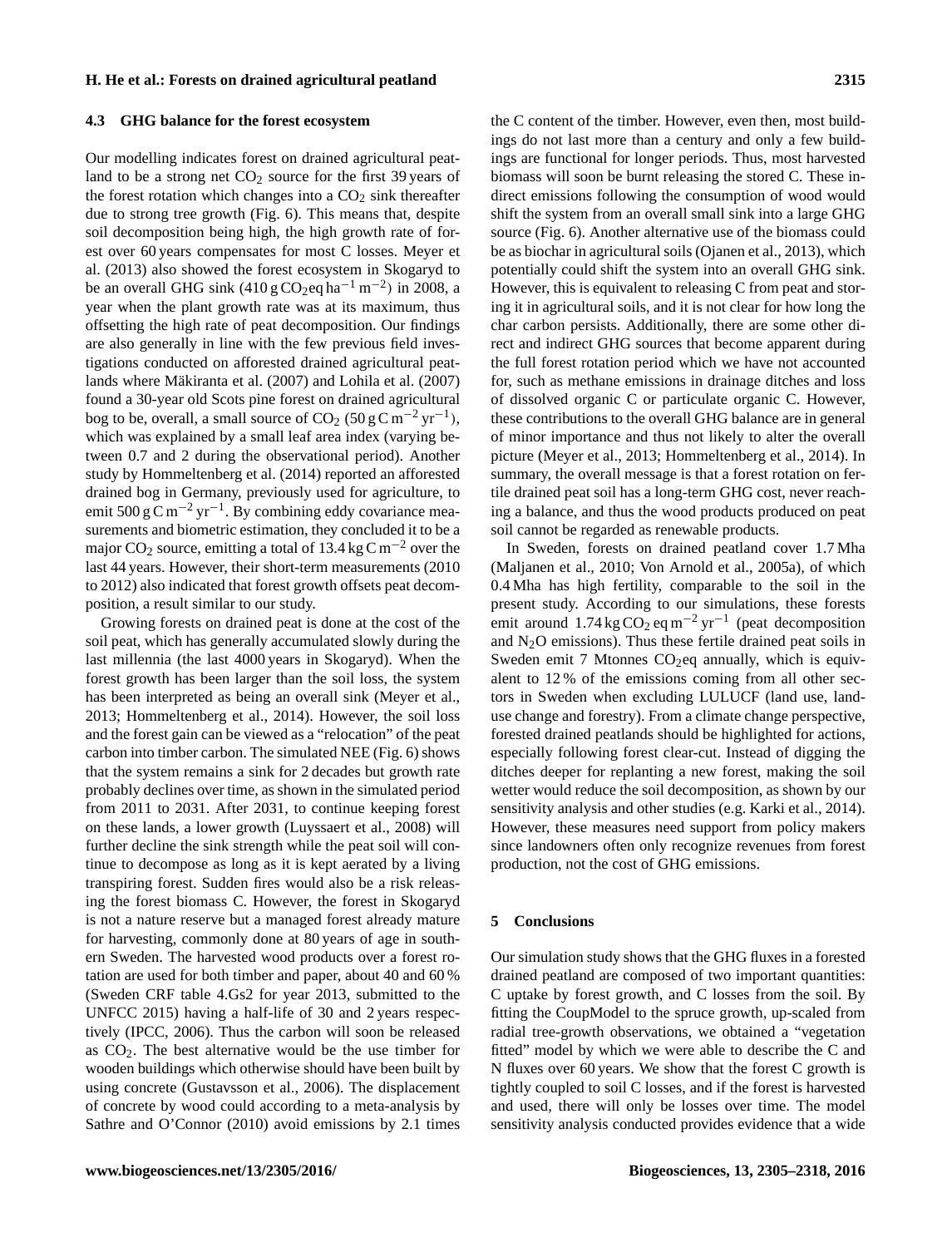range of drainage depths, site fertilities and initial soil C contents lead to similar overall results. Further model developments are however needed to better simulate the drained peat soil over a forest rotation period.

# **The Supplement related to this article is available online at [doi:10.5194/bg-13-2305-2016-supplement.](http://dx.doi.org/10.5194/bg-13-2305-2016-supplement)**

*Author contributions.* Hongxing He, Åsa Kasimir, Per-Erik Jansson and Leif Klemedtsson planned and initialized the study. Hongxing He conducted the data analysis and modelling under supervision from Åsa Kasimir, Magnus Svensson and Per-Erik Jansson. Jesper Björklund and Lasse Tarvainen helped Hongxing He with the tree ring data collection and analysis. Hongxing He and Åsa Kasimir wrote the paper with all authors commenting and participating in the interpretation of the results and contributing to the discussions.

*Acknowledgements.* This work is part of the program "practicable tool for estimation of nitrous oxide when cropping biomass in agriculture and forestry", funded by the Swedish Energy Agency (project no. 32652-1). We also gratefully acknowledge part-funding by LAGGE (Landscape and Greenhouse Gas Exchange) and BECC (Biodiversity and Ecosystem services in a Changing Climate) projects. We also gratefully acknowledge the Skogaryd research station, which is a part of SITES (Swedish Infrastructure for Ecosystem Science), for providing data.

Edited by: J.-A. Subke

#### **References**

- Alm, J., Shurpali, N., Minkkinen, K., Aro, L., Hytönen, J., Laurila, T., Lohila, A., Maljanen, M., Martikainen, P. J., Mäkiranta, P., Penttilä, T., Saarnio, S., Silvan, N., Tuittila, E.-S., and Laine, J.: Emission factors and their uncertainty for the exchange of  $CO<sub>2</sub>$ , CH<sub>4</sub> and N<sub>2</sub>O in Finish managed peatlands, Boreal Environ. Res., 12, 191–209, 2007.
- Beek, C. L., Pleijter, M., and Kuikman, P. J.: Nitrous oxide emissions from fertilized and unfertilized grasslands on peat soil, Nutr. Cycl. Agroecosys., 89, 453–461, doi[:10.1007/s10705-010-](http://dx.doi.org/10.1007/s10705-010-9408-y) [9408-y,](http://dx.doi.org/10.1007/s10705-010-9408-y) 2010.
- Bergh, J., Linder, S., and Bergström, J.: Potential production of Norway spruce in Sweden, Forest Ecol. Manag., 204, 1–10, doi[:10.1016/j.foreco.2004.07.075,](http://dx.doi.org/10.1016/j.foreco.2004.07.075) 2005.
- Byrne, A. K., Chojnicki, B., Christensen, R. T., Drösler, M., Freibauer, A., Friborg, T., Frolking, S., Lindroth, A., Mailhammer, J., Malmer, N., Selin, P., Turunen, J., Valentini, R., and Zetterberg, L.: EU peatland, current carbon stocks and trace gas fluxes, CarbonEurope-GHG Concerted Action-Synthesis of the European Greenhouse Gas Budget, Report, 58, 2004.
- Couwenberg, J., Thiele, A., Tanneberger, F., Augustin, J., Bärisch, S., Dubovik, D., Liashchynskaya, N., Michaelis, D., Minke, M., Skuratovich, A., and Joosten, H.: Assessing greenhouse gas emissions from peatlands using vegetation as a proxy, Hydrobiologia, 674, 67–89, doi[:10.1007/s10750-011-0729-x,](http://dx.doi.org/10.1007/s10750-011-0729-x) 2011.
- Drossler, L., Nilsson, U., and Lundqvist, L.: Simulated transformation of even-aged Norway spruce stands to multi-layered forests: an experiment to explore the potential of tree size differentiation, Forestry, 87, 239–248, doi[:10.1093/forestry/cpt037,](http://dx.doi.org/10.1093/forestry/cpt037) 2013.
- Drösler, M.: Trace gas exchange and climatic relevance of bog ecosystems, southern Germany, PhD, Department of Ecology, Technical University of Munich, 2005.
- Drösler, M., Freibauer, A., Christensen, T. R., and Friborg, T.: Observations and status of peatland greenhouse gas emissions in Europe, Ecological Studies, 203, 243–261, 2008.
- Eggelsmann, R.: Peat consumption under influence of climate, soil condition, and utilization, Proc 5th Int Peat Congr, Poznan, Poland, 233–247, 1976.
- Ernfors, M., Arnold, K., Stendahl, J., Olsson, M., and Klemedtsson, L.: Nitrous oxide emissions from drained organic forest soils – an up-scaling based on C : N ratios, Biogeochemistry, 84, 219–231, doi[:10.1007/s10533-007-9123-1,](http://dx.doi.org/10.1007/s10533-007-9123-1) 2007.
- Ernfors, M., Rütting, T., and Klemedtsson, L.: Increased nitrous oxide emissions from a drained organic forest soil after exclusion of ectomycorrhizal mycelia, Plant Soil, 343, 161–170, doi[:10.1007/s11104-010-0667-9,](http://dx.doi.org/10.1007/s11104-010-0667-9) 2010.
- FAO: Peatlands Guidance for climate change mitigation by conservation, rehabilitation and sustainable use, Rome, Food and Agriculture Organization of the United Nations, edited by: Joosten, H., Tapio-Biström, M.-L., and Tol, S., available at: <http://www.fao.org/docrep/015/an762e/an762e.pdf> (last access: 12 June 2015), 2012.
- Firestone, M. K. and Davidson, E. A.: Microbiological basis of NO and N2O production and consumption in soil, Wiley, New York, 1989.
- Gorham, E.: Northern peatland: role in the carbon cycle and probable responses to climatic warming, Ecol. Appl., 182–195, 1991.
- Gustavsson, L., Madlener, R., Hoen, H. F., Jungmeier, G., Karjalainen, T., Klöhn, S., Mahapatra, K., Pohjola, J., Solberg, B., and Spelter, H.: The Role of Wood Material for Greenhouse Gas Mitigation, Mitigation and Adaptation Strategies for Global Change, 11, 1097–1127, doi[:10.1007/s11027-006-9035-8,](http://dx.doi.org/10.1007/s11027-006-9035-8) 2006.
- Hargreaves, K. J., Milne, R., and Cannell, M. G. R.: Carbon balance of afforested peatland in Scotland, Forestry, 76, 299–317, 2003.
- He, H., Kasimir, Å., Jansson, P.-E., Svensson, M., Meyer, A., and Klemedtsson, L.: Factors controlling Nitrous Oxide emission from a spruce forest ecosystem on drained organic soil, derived using the CoupModel, Ecol. Model., 321, 46–63, doi[:10.1016/j.ecolmodel.2015.10.030,](http://dx.doi.org/10.1016/j.ecolmodel.2015.10.030) 2016.
- Hommeltenberg, J., Schmid, H. P., Drösler, M., and Werle, P.: Can a bog drained for forestry be a stronger carbon sink than a natural bog forest?, Biogeosciences, 11, 3477–3493, doi[:10.5194/bg-11-](http://dx.doi.org/10.5194/bg-11-3477-2014) [3477-2014,](http://dx.doi.org/10.5194/bg-11-3477-2014) 2014.
- Holz, M., Aurangojeb, M., Kasimir, Å., Boeckx, P., Kuzyakov, Y., Klemedtsson, L., and Rütting, T.: Gross nitrogen dynamics in the mycorrhizosphere of an organic forest soil, Ecosystems, 1–12, doi[:10.1007/s10021-015-9931-4,](http://dx.doi.org/10.1007/s10021-015-9931-4) 2015.
- Hooijer, A., Page, S., Jauhiainen, J., Lee, W. A., Lu, X. X., Idris, A., and Anshari, G.: Subsidence and carbon loss in drained trop-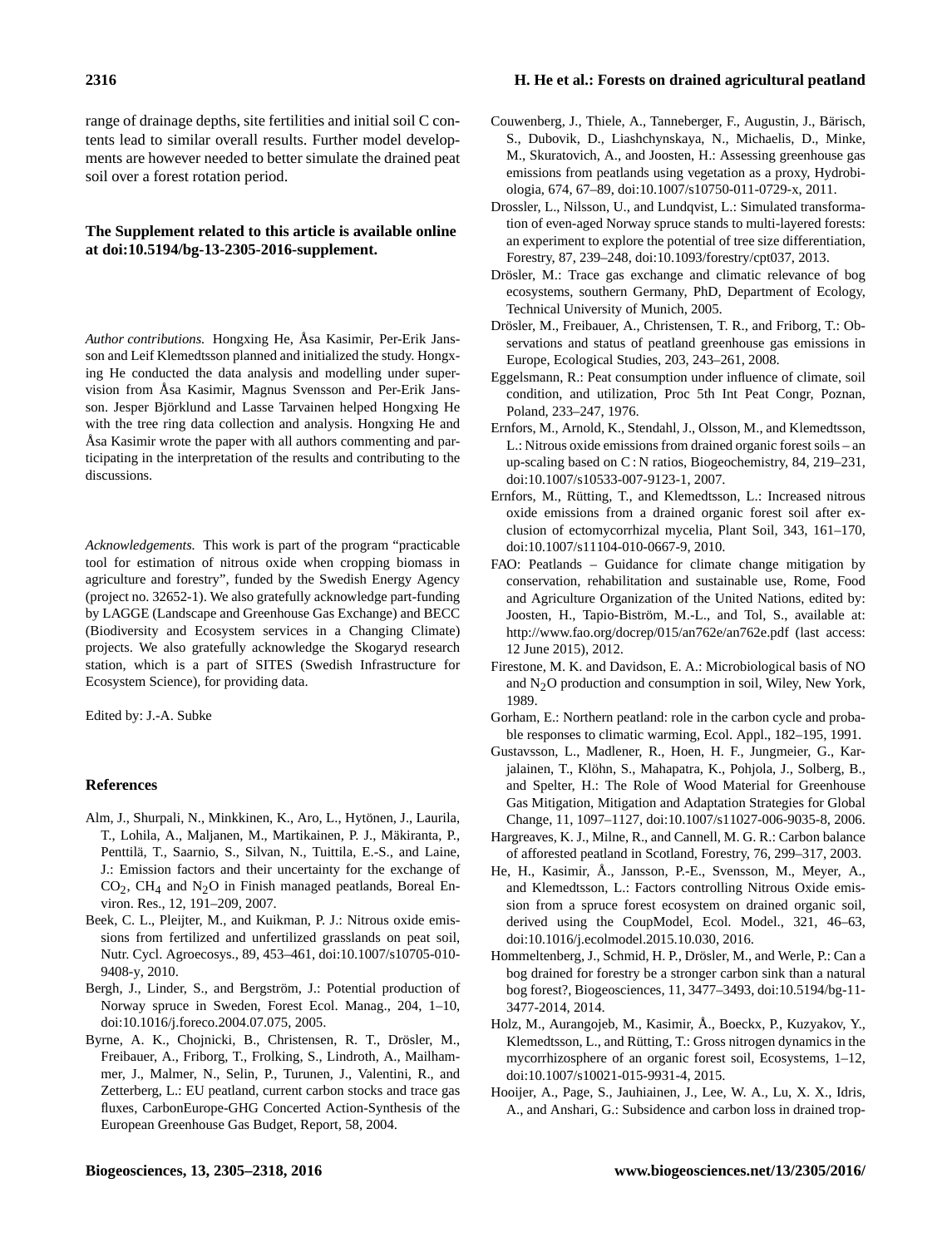ical peatlands, Biogeosciences, 9, 1053–1071, doi[:10.5194/bg-9-](http://dx.doi.org/10.5194/bg-9-1053-2012) [1053-2012,](http://dx.doi.org/10.5194/bg-9-1053-2012) 2012.

- IPCC: 2006 IPCC Guidelines for National Greenhouse Gas Inventories, Prepared by the National Greenhouse Gas Inventories Programme, edited by: Eggleston, H. S., Buendia, L., Miwa, K., Ngara, T., and Tanabe, K., Published: IGES, Japan, 2006.
- IPCC: Climate Change 2013: The physical science basis, contribution of working group 1 to the fifth assessment report of the intergovernmental panel on Climate Change United Kingdom and New York, 1535, 2013.
- IPCC: 2013 Supplement to the 2006 IPCC Guidelines for National Greenhouse Inventories: Wetlands, Switzerland, 2014.
- Jansson, P. E.: CoupModel: model use, calibration, and validation, T. ASABE, 55, 1335–1344, 2012.
- Jansson, P.-E. and Moon, D. S.: A coupled model of water, heat and mass transfer using object orientation to improve flexibility and functionality, Environ. Modell. Softw., 16, 37–46, 2001.
- Jansson, P.-E. and Karlberg, L.: Coupled heat and mass transfer model for soil-plant-atmosphere systems, Royal Institute of Technology, Stockholm, 484 pp., available at: [http://www.](http://www.coupmodel.com/default.htm) [coupmodel.com/default.htm](http://www.coupmodel.com/default.htm) (last access: 15 October 2015), 2011.
- Johnsson, H., Bergström, L., Jansson, P.-E., and Paustian, K.: simulated nitrogen dynamics and losses in a layered agriculture soil, Agriculture, Ecosys. Environ., 18, 333–356, 1987.
- Karki, S., Elsgaard, L., Audet, J., and Lærke, P. E.: Mitigation of greenhouse gas emissions from reed canary grass in paludiculture: effect of groundwater level, Plant Soil, 383, 217–230, doi[:10.1007/s11104-014-2164-z,](http://dx.doi.org/10.1007/s11104-014-2164-z) 2014.
- Karlsson, H. S.: Soil classification and identification, Swedish council for building research Stockholm, Sweden, 1989.
- Kasimir Klemedtsson, Å., Klemedtsson, L., Berglund, K., Martikainen, P. J., Silvola, J., and Oenema, O.: Greenhouse gas emissions from farmed organic soils: a review, Soil Use Manage., 13, 245–250, 1997.
- Kechavarzi, C., Dawson, Q., and Leeds-Harrison, P. B.: Physical properties of low-lying agricultural peat soils in England, Geoderma, 154, 196–202, doi[:10.1016/j.geoderma.2009.08.018,](http://dx.doi.org/10.1016/j.geoderma.2009.08.018) 2010.
- Klemedtsson, L., Von Arnold, K., Weslien, P., and Gundersen, P.: Soil C / N ratio as a scalar parameter to predict nitrous oxide emissions, Glob. Change Biol., 11, 1142–1147, doi[:10.1111/j.1365-2486.2005.00973.x,](http://dx.doi.org/10.1111/j.1365-2486.2005.00973.x) 2005.
- Klemedtsson, L., Jansson, P.-E., Gustafsson, D., Karlberg, L., Weslien, P., Arnold, K., Ernfors, M., Langvall, O., and Lindroth, A.: Bayesian calibration method used to elucidate carbon turnover in forest on drained organic soil, Biogeochemistry, 89, 61–79, doi[:10.1007/s10533-007-9169-0,](http://dx.doi.org/10.1007/s10533-007-9169-0) 2008.
- Klemedtsson, L., Ernfors, M., Björk, R. G., Weslien, P., Rütting, T., Crill, P., and Sikström, U.: Reduction of greenhouse gas emissions by wood ash application to a *Picea abies* (L.) Karst forest on a drained organic soil, Eur. J. Soil Sci., 61, 734–744, doi[:10.1111/j.1365-2389.2010.01279.x,](http://dx.doi.org/10.1111/j.1365-2389.2010.01279.x) 2010.
- Kluge, B., Wessolek, G., Facklam, M., Lorenz, M., and Schwärzel, K.: Long-term carbon loss and  $CO<sub>2</sub>-C$  release of drained peatland soils in northeast Germany, Eur. J. Soil Sci., 59, 1076–1086, doi[:10.1111/j.1365-2389.2008.01079.x,](http://dx.doi.org/10.1111/j.1365-2389.2008.01079.x) 2008.
- Laiho, R., Vasander, H., Penttilä, T., and Laine, J.: Dynamics of plant-mediated organic matter and nutrient cycling following

water-level drawdown in boreal peatlands, Global Biogeochem. Cy., 17, 1–11, doi[:10.1029/2002GB002015,](http://dx.doi.org/10.1029/2002GB002015) 2003.

- Leifeld, J., Müller, M., and Fuhrer, J.: Peatland subsidence and carbon loss from drained temperate fens, Soil Use Manage., 27, 170–176, doi[:10.1111/j.1475-2743.2011.00327.x,](http://dx.doi.org/10.1111/j.1475-2743.2011.00327.x) 2011.
- Leppelt, T., Dechow, R., Gebbert, S., Freibauer, A., Lohila, A., Augustin, J., Drösler, M., Fiedler, S., Glatzel, S., Höper, H., Järveoja, J., Lærke, P. E., Maljanen, M., Mander, Ü., Mäkiranta, P., Minkkinen, K., Ojanen, P., Regina, K., and Strömgren, M.: Nitrous oxide emission budgets and land-use-driven hotspots for organic soils in Europe, Biogeosciences, 11, 6595– 6612, doi[:10.5194/bg-11-6595-2014,](http://dx.doi.org/10.5194/bg-11-6595-2014) 2014.
- Limpens, J., Berendse, F., Blodau, C., Canadell, J. G., Freeman, C., Holden, J., Roulet, N., Rydin, H., and Schaepman-Strub, G.: Peatlands and the carbon cycle: from local processes to global implications – a synthesis, Biogeosciences, 5, 1475–1491, doi[:10.5194/bg-5-1475-2008,](http://dx.doi.org/10.5194/bg-5-1475-2008) 2008.
- Lohila, A., Laurila, T., Aro, L., Aurela, M., Tuovinen, J. P., Laine, J., Kolari, P., and Minkkinen, K.: Carbon dioxide exchange above a 30 year old Scots pine plantation established on organic soil cropland, Boreal Environ. Res., 12, 141–157, 2007.
- Lohila, A., Minkkinen, K., Aurela, M., Tuovinen, J.-P., Penttilä, T., Ojanen, P., and Laurila, T.: Greenhouse gas flux measurements in a forestry-drained peatland indicate a large carbon sink, Biogeosciences, 8, 3203–3218, doi[:10.5194/bg-8-3203-2011,](http://dx.doi.org/10.5194/bg-8-3203-2011) 2011.
- Lund, M., Lafleur, P. M., Roulet, N. T., Lindroth, A., Christensen, T. R., Aurela, M., Chojnicki, B. H., Flanagan, L. B., Humphreys, E. R., Laurila, T., Oechel, W. C., Olejnik, J., Rinne, J., Schubert, P. E. R., and Nilsson, M. B.: Variability in exchange of  $CO<sub>2</sub>$  across 12 northern peatland and tundra sites, Glob. Change Biol., 16, 2436–2448, doi[:10.1111/j.1365-2486.2009.02104.x,](http://dx.doi.org/10.1111/j.1365-2486.2009.02104.x) 2010.
- Luyssaert, S., Schulze, E.-D., Börner, A., Knohl, A., Hessenmöller, D., Law, B. E., Ciais, P., and Grace, J.: oldgrowth forests as global carbon sinks, Nature, 455, 213–215, doi[:10.1038/nature07276,](http://dx.doi.org/10.1038/nature07276) 2008.
- Maljanen, M., Sigurdsson, B. D., Guomundsson, J., Óskarsson, H., Huttunen, J. T., and Martikainen, P. J.: Greenhouse gas balances of managed peatlands in the Nordic countries – present knowledge and gaps, Biogeosciences, 7, 2711–2738, doi[:10.5194/bg-](http://dx.doi.org/10.5194/bg-7-2711-2010)[7-2711-2010,](http://dx.doi.org/10.5194/bg-7-2711-2010) 2010.
- Marklund, L.: Biomassafunktioner för tall, gran och björk i Sverige, Rapporter Skog, 45, Sveriges Lantbruksuniversitet, Sweden, 1– 73, 1988.
- Mäkiranta, P., Hytönen, J., Aro, L., Maljanen, M., Pihlatie, M., Potila, H., Shurpali, N., Laine, J., Lohila, A., Martikainen, P. J., and Minkkinen, K.: Soil greenhouse gas emissions from afforested organic soil croplands and cutaway peatlands, Boreal Environ. Res., 12, 159–175, 2007.
- Metzger, C., Jansson, P.-E., Lohila, A., Aurela, M., Eickenscheidt, T., Belelli-Marchesini, L., Dinsmore, K. J., Drewer, J., van Huissteden, J., and Drösler, M.:  $CO<sub>2</sub>$  fluxes and ecosystem dynamics at five European treeless peatlands – merging data and process oriented modeling, Biogeosciences, 12, 125–146, doi[:10.5194/bg-12-125-2015,](http://dx.doi.org/10.5194/bg-12-125-2015) 2015.
- Meyer, A., Tarvainen, L., Nousratpour, A., Björk, R. G., Ernfors, M., Grelle, A., Kasimir Klemedtsson, Å, Lindroth, A., Räntfors, M., Rütting, T., Wallin, G., Weslien, P., and Klemedtsson, L.: A fertile peatland forest does not constitute a major greenhouse gas